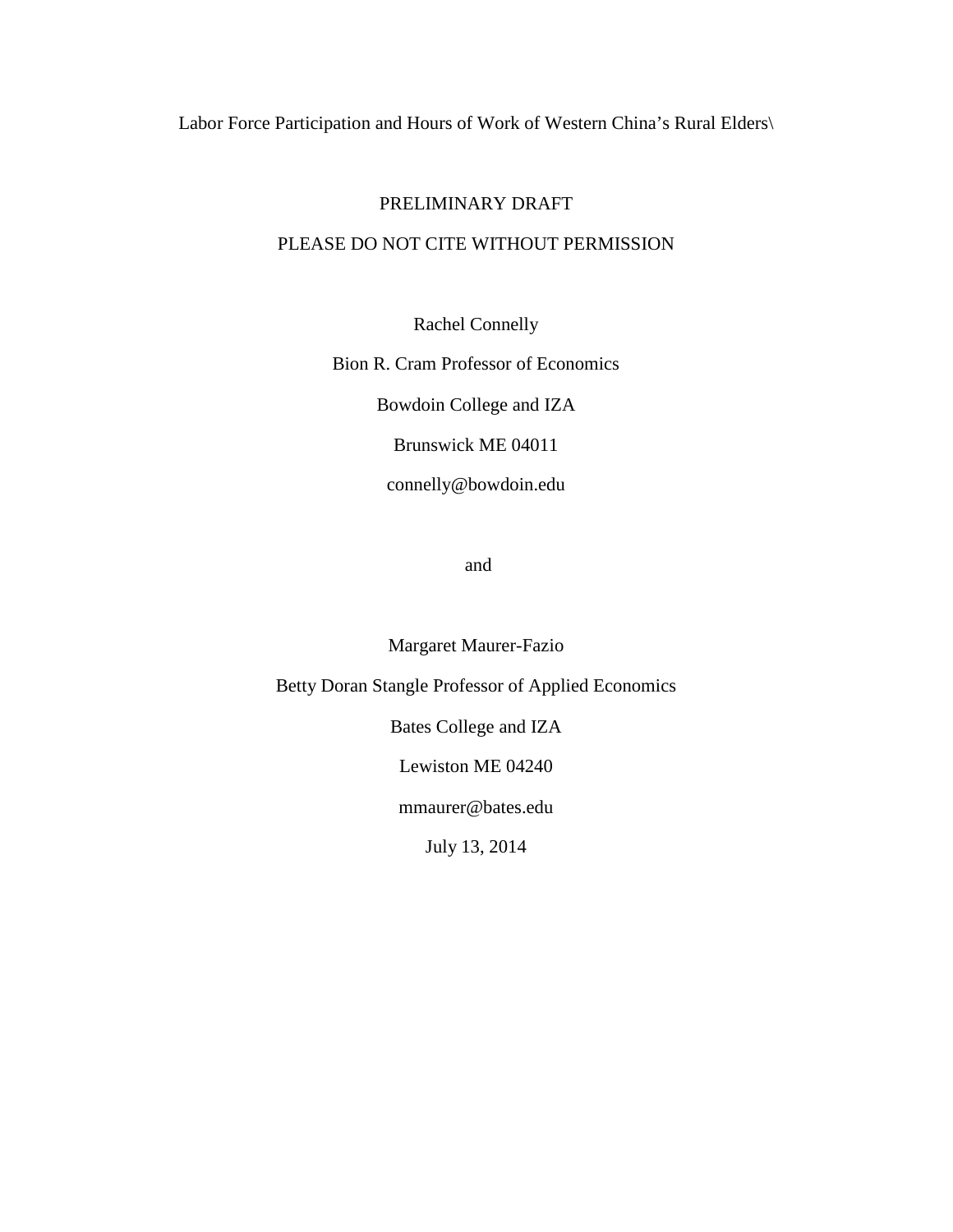#### Labor Force Participation and Hours of Work of Western China's Rural Elders

#### Rachel Connelly and Margaret Maurer-Fazio

The aging of the Chinese population and extensive migration of rural residents to urban areas are the two most important demographic phenomena of late  $20<sup>th</sup>$  century, early  $21<sup>st</sup>$  century China. By 2000, China was already in the ranks of aging societies as defined by Cai *et al,* (2012, p.12) as those with at least 10 percent of their population aged 60 and above and 7.5 percent aged 65 and above. By 2010, 14 percent of China's population was 60 years of age or older. The share of this age group is expected to increase to 20 percent by 2020 and 27 percent by 2030 (Wang, 2012). The labor migration of young workers from rural to urban China, which began in the mid-1980s and grew in earnest in the 1990s with the increased demand for labor in the growing export and service economies and easing of *hukou* regulations, has since expanded in all dimensions. The average age of migrants is increasing, the length of time migrants stay in the urban areas is lengthening, their sex ratio has shifted to be more reflective of sending communities, and the list of places of origin has expanded greatly. Official government statistics put the number rural migrants employed in cities at 79 million in 2000 and 163 million in 2012 (NBS 2012a cited in World Bank SRs4-7, 2014). In 2013, the floating population reached 245 million and rural migrants workers accounted for 44 percent of total urban employment (World Bank, SRs4-7, p.265). The aging of the rural population coupled with the massive out migration of young people from the countryside raises concerns about who will replace and refresh the rural labor force.

 At the same time, the notion of retirement is non-existent in many developing countries- particularly in rural areas. Giles, Wang and Cai (2011) compare the labor supply and retirement behavior of Chinese elders to that of elders in Indonesia and Korea, and the United States and the United Kingdom. They find that in Korea, Indonesia, and China rural elders are less likely to retire than urban elders. Rather, Connelly *et al* (2014) find, based on Chinese population census data, that rural China's elders' labor force participation increased between 1982 and 2000. They find that the participation rate of rural men, age 50 to 74, increased from 71 percent to 79 percent over the 18 year period, while rural women's increased, remarkably, from 28 percent to 59 percent. Previous research suggests that the increase in rural Chinese elders' labor force participation stems from a combination of increased market incentives, definitions of work that are more market driven, better health, increased economic uncertainty, and the migration of younger workers to urban areas.

 In this paper, we examine the role that culture, in conjunction with more standard economic and demographic characteristics, plays in labor force participation decisions of China's rural elders. Cultural differences are proxied here by specific ethnic minority membership. Based on the age profile of labor force participation rates, the age range 50 to 74 is a time of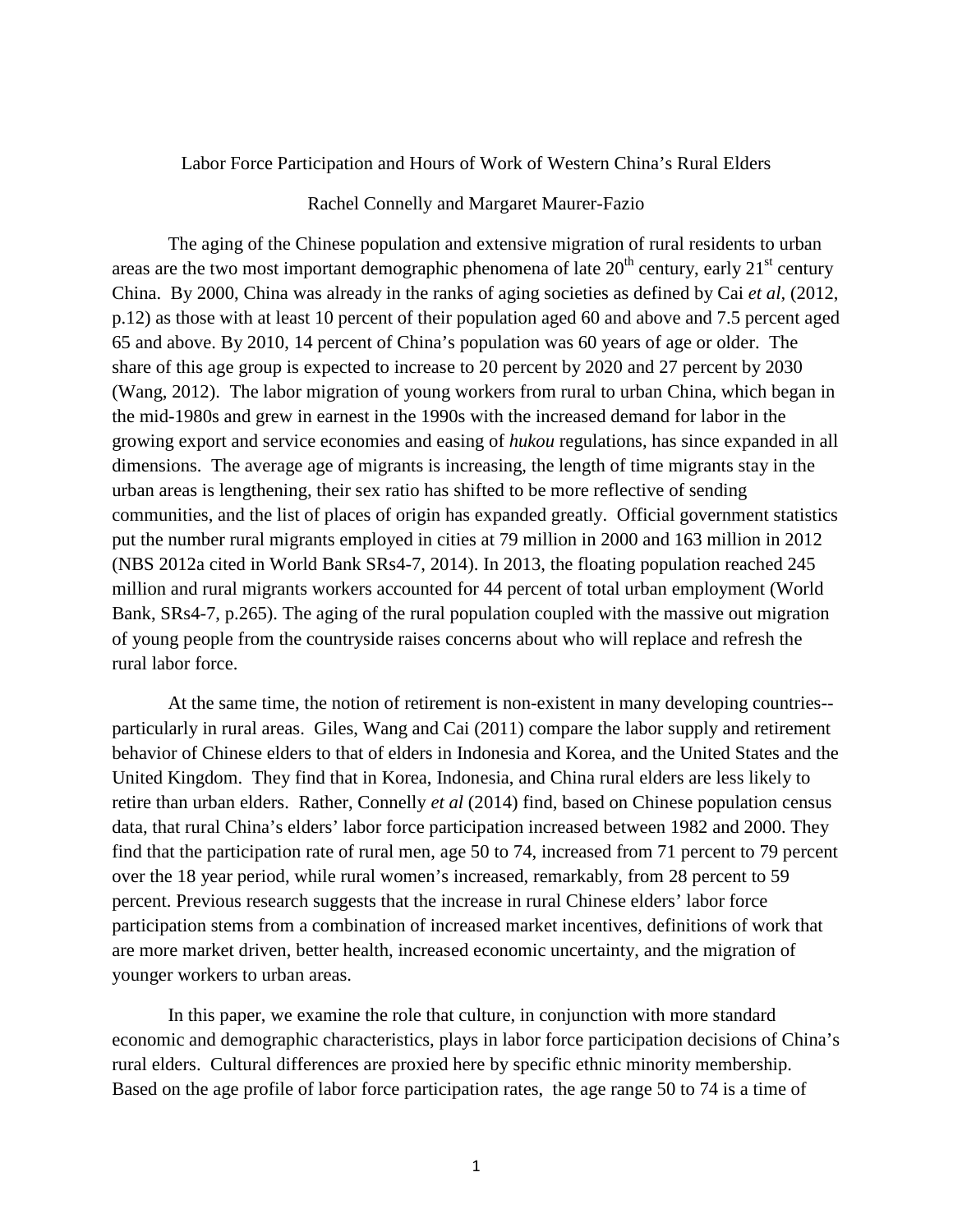heightened decision-making with regard to elders' labor force participation and thus a particularly good lens with which to view the effects of culture on those decisions. At younger ages, almost all rural residents are "in the labor force," that is, engaged in labor for the purpose of earning income--either directly or in the production of commodities which will be offered for sale. By age 75 few remain in the labor force. Thus, by focusing on rural residents between the ages of 50 and 74, we capture the segment of the population actively making decisions about continuing to work or not.

That culture plays a role in labor force participation decision-making seems a reasonable hypothesis. Economists have recently begun to pay closer attention to the role of culture in explaining differing responses of individuals to similar economic incentives.<sup>1</sup> The decision about when to retire may depend in part, on what one's neighbors are doing, or on expectations that are picked up in infancy, education, and socialization: expectations about elder care, living arrangements, and filial piety among other things.

 Previous research has found differences in labor force participation by ethnicity in China. (Maurer-Fazio, Hughes and Zhang, 2007, 2010; Connelly, Maurer-Fazio and Zhang, 2014) Each of these papers is based on the 2000 Chinese Population Census, which has no information on earnings, and almost none on wealth and health. Until now, though, census data was the only source of data with enough observations to analyze multiple ethnic minority groups separately. This changed with the collection of the 2011 Chinese Household Ethnic Survey (CHES), which we employ here. We focus on rural elders and thus restrict our use of the data to its rural subsample. Nine minority ethnic groups have large enough sample sizes for inclusion in our analysis: Mongolian, Hui, Tibetan, Uygur, Miao, Zhuang, Dong, Yao and Tujia. Members of other ethnic minorities are aggregated and included in a category, "other." All 10 groups are compared to the Han, which constitutes the majority even in this minority rich survey.

In the analysis presented below we find that cultural differences, proxied by ethnic group membership, play a significant role in the labor force participation decisions of China's rural elders. Large differences in labor force participation by minority group membership exist in the simple descriptive analysis. Most of these differences remain even after we control for economic and demographic characteristics. For men, the marginal effect of ethnicity on labor force participation is significant for seven of our ten specific ethnic groups: Mongolian, Uygur, Miao, Zhuang, Dong, Yao, and Tujia. Each of these groups has significantly higher rates of labor force participation than the Han. For women, eight of the ethnic groups in our data have rates that are different from the Han. The Hui and Uygur female elders have lower rates of participation, while the Mongolian, Miao, Zhuang, Dong, Yao and Tujia have higher rates. In addition, we find that the interaction of ethnicity and age affects labor force participation in significant ways.

<u>.</u>

<sup>&</sup>lt;sup>1</sup> See Burda, Hamermesh and Weil (2013) for a model of the cultural components of gender work differences. Blau et al (2013) finds substantial transmission of gender norms across generations of immigrants to the U.S. affecting decisions such as fertility and labor supply of women.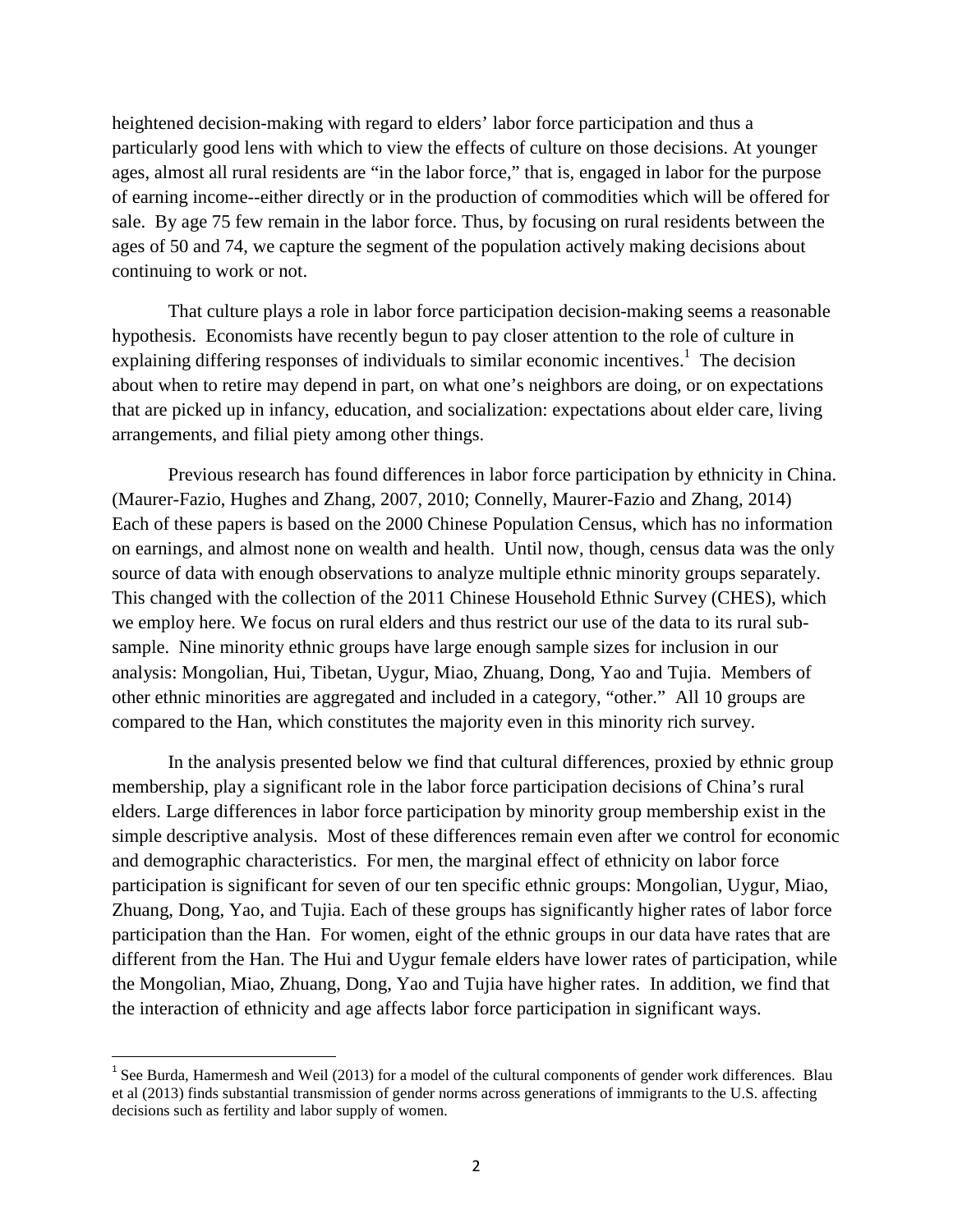In the largely agricultural setting in which most of the rural CHES respondents live, elders rarely think of themselves, or define themselves, as retired. When asked about their employment status, the most common response offered as an alternative to working was not retirement, but rather, keeping house. When we consider different measures of work/employment status such as hours worked, or zero hours on and off the farm, over the previous year, our main results still hold. Elders' reported hours of work decline with age and differ in significant ways by ethnicity.

 The rest of the paper proceeds as follows: Section 2 reviews the previous literature of Chinese elders' labor force participation and employment. Section 3 outlines the socioeconomic, health and cultural factors expected to affect employment decision making among rural elders. Sections 4 and 5 examine the patterns of employment and hours decision making among the elders in the CHES data and Section 6 offers some conclusions based on the analysis.

### **II: Literature Review of Chinese Elders' Labor Force Participation**

<u>.</u>

 There is a lively academic literature on the labor force participation/retirement decision of adults between the ages of 50 and 74 around the world as it is the margin of change from mostly employed to mostly not employed. In most developed countries, labor force participation of these older adults fell substantially over most of the  $20<sup>th</sup>$  century but increase a bit from its lowest levels in the last ten years. (Gendell, 2008) A similar pattern has been observed in urban China. (Giles, Wang, and Cai, 2011; Connelly, Maurer-Fazio, and Zhang, 2014) However, around the world the decisions of rural elders are often different from their urban counterparts, because of a combination of institutional differences including a lack of pensions and governmental social security support, the ease of moving in and out of agricultural employment, and the income and wealth gaps between urban and rural areas.

Recent analyses of the specific determinants of China's rural elders' labor force participation decision-making have considered the importance of wealth, pension availability, health, and coresidence with adult children, migration of adult children, as well as more standard socio-economic variables such as education, age and gender (Pang, deBrauw, and Rozelle, 2004; Giles, Wang, and Cai, 2011; Connelly, Maurer-Fazio, and Zhang, 2014).<sup>2</sup> Both Pang, deBrauw, and Rozelle (2004) and Giles, Wang, and Cai (2011) find a negative effect of pension availability on rural worker's labor force participation. For women, it is spouse's pension availability that matters, while for men it is own pension availability that matters (Giles, Wang,

<sup>&</sup>lt;sup>2</sup> Giles, Wang and Cai (2011) analyze the rural population over age 45, Pang, deBrauw and Rozelle (2004) analyze the rural population over age 50 and Connelly et al (2014) analyze the rural population age 50 to 74. Pang, deBrauw and Rozelle (2004) control for gender differences with a simple dummy, while Giles, Wang and Cai (2011) and Connelly, Maurer-Fazio, and Zhang (2014) estimate their multivariate models separately for men and women. The data sources are: a specially collected survey of 60 villages in 6 provinces in 2000 (Pang, deBrauw and Rozelle); 2008 Chinese Health and Retirement Longitudinal Study (CHARLS) pilot survey from Gansu and Zhejiang provinces (Giles, Wang and Cai); and the 2000 Chinese Population Census, .095% sample compared to the 1982 Chinese Population Census 1% sample (Connelly, Maurer-Fazio, and Zhang).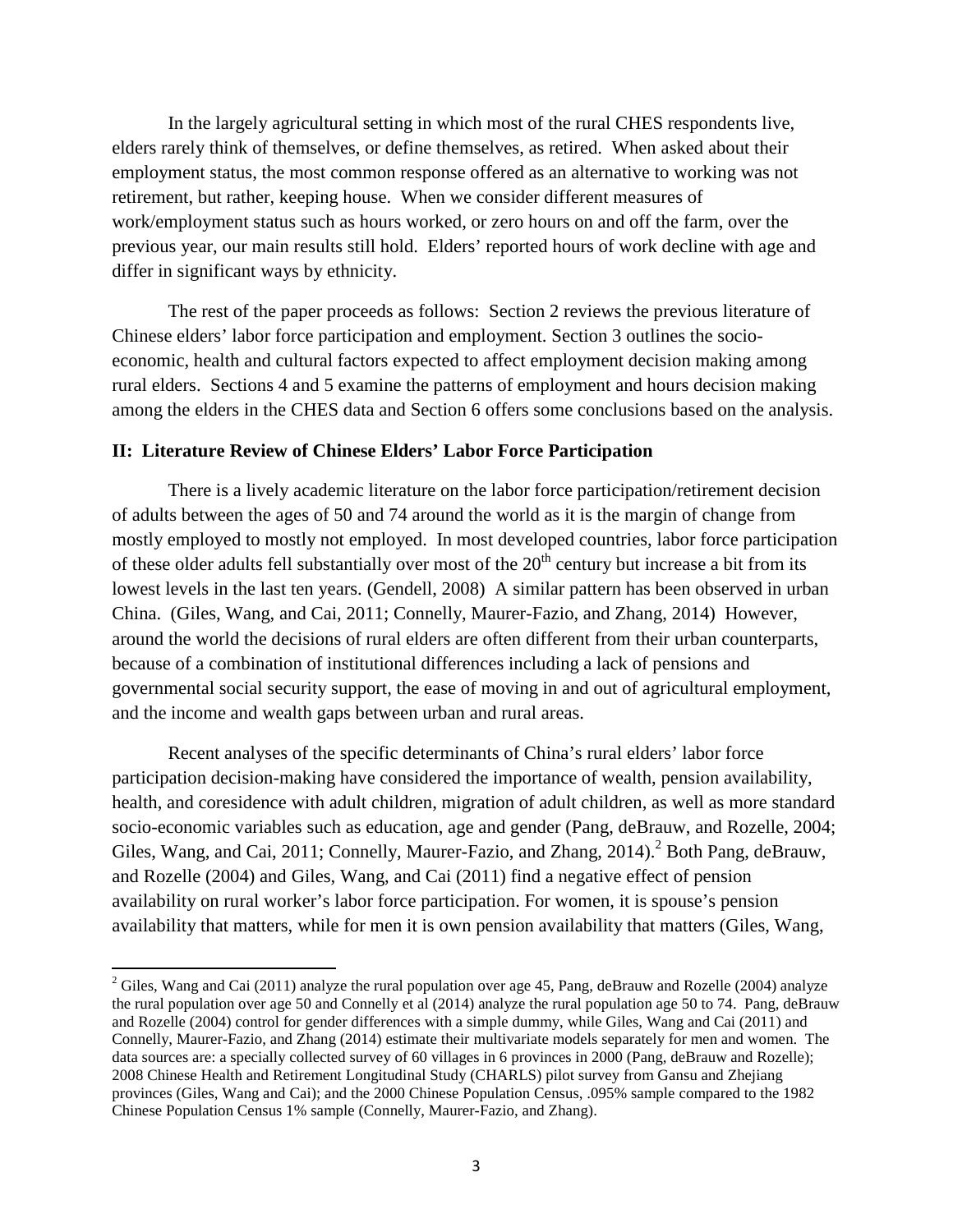and Cai, 2011). Pang, deBrauw, and Rozelle (2004) find that wealth has no effect on formal labor force participation, while Giles, Wang, and Cai (2011) find some evidence that rural women who live in houses of greater value are less likely to be employed.

Connelly, Maurer-Fazio and Zhang (2014) focus on the effect of elders' coresidence with their adult children and grandchildren on the probability of labor force participation. They find small negative effects of coresidence with adult children on both male and female elders' labor force participation when coresidence is assumed to be exogenous and much larger (in absolute value) negative effects when the endogeneity of coresidence is modelled. Pang, deBrauw and Rozelle (2004) also include (exogenous) coresidence with adult children and find that it has a significant negative effect on elders' labor force participation.

 Age and gender are important predictors of labor force participation and/or employment in each of the three analyses discussed above. Labor force participation rates decline with age and are lower for women than men. The decline in labor force participation with age may be, in large part, health related, but we hypothesize that there is also a cultural dimension to this trend. Both Pang, deBrauw and Rozelle (2004) and Giles, Wang and Cai (2011) control for health status and yet still find significant negative effects of age on participation. Similarly, the differences between men's and women's participation are unlikely to be exclusively health related and are likely to be partially determined by cultural beliefs about gender roles. Below, we show that women do more hours of housework per day than men and that when hours of "market work" and housework are summed, women put in more hours of work than men at every age, regardless of labor force status.

 Marital status is another important determinant of labor force participation in each of the three papers discussed above. Elders who are widowed are less likely to report being in the labor market than those whose spouses are living. Connelly, Maurer-Fazio, and Zhang (2014) find that widowhood is a strong predictor of coresidence with adult children. After controlling for the endogeneity of coresidence with adult children, they find an additional effect of marital status. That is, married male and female elders are more likely to be in the labor market than their nonmarried counterparts. Similarly, Pang, deBrauw and Rozelle (2004) find that married elders are more likely to continue to do commercial farm work.

Beyond their focus on coresidence with adult children and grandchildren, Connelly, Maurer-Fazio and Zhang (2014) also find that two area-level variables, both thought to capture some aspects of local gender norms-- the prefectural sex ratio of very young children and the prefectural gender gap in adult illiteracy rates (men's minus women's)--each increase women's labor force participation. Thus, older women who live in areas with greater male bias, by either measure, are more likely to be employed between the ages of 50 and 74 than those who live in areas with less male bias. However, the effect on older men's labor force participation differs by variable with no effect of the prefectural sex ratio of young children and a negative effect of the gender gap in adult illiteracy. The effects of these variables provide limited evidence that culture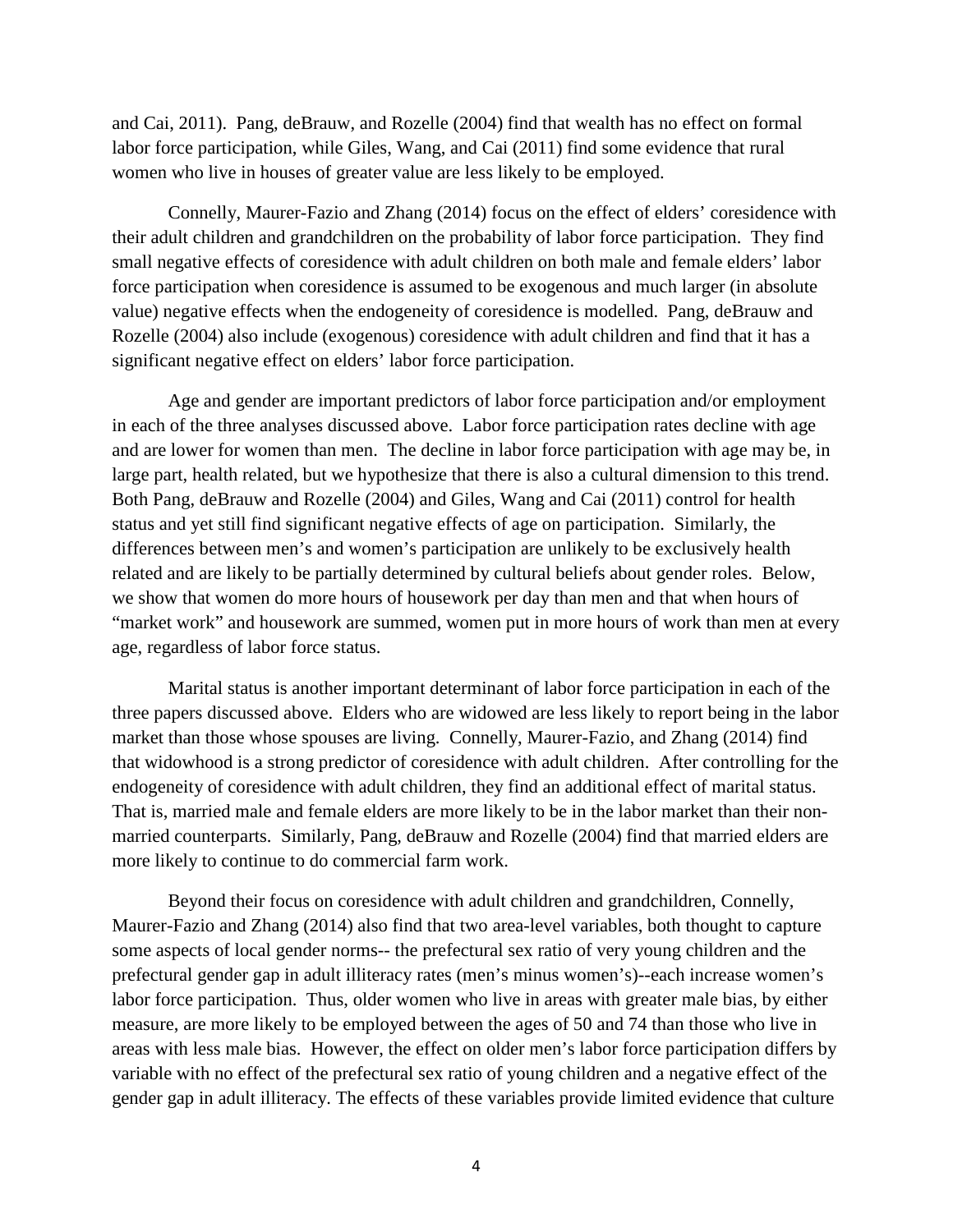affects labor force participation rates, even after controlling for individual demographic characteristics. In this paper we further explore the role culture plays in the labor force participation/hours worked decision making of Chinese rural elders by adding detailed information about the ethnic minority group of which the rural elder is a member.

## **III: Factors Affecting the Labor Force Participation Decisions of Contemporary Rural Elders**

Given the findings of the research discussed above, we develop a model of elders' deliberate decision making with respect to their labor force participation that takes into account the context elders' interconnectedness with their adult children. Four aspects of elders' lives need to be considered. The first is their living arrangements. Related to this is the demand for elders' labor, particularly in agriculture. The second is wealth, income and poverty and how these factors affect elders' labor force participation. A third important consideration is how elders' health affects their employment, and the fourth is cultural constructs of aging and norms, proxied here by minority group membership as well as cultural constructs of gender and the interactions therein.

### *III.A: Living Arrangements and Demand for Elders' Labor*

In a Western context, living with one's adult children is most often connected with elders' frailty or particular incapacities. This is certainly not the case in rural China. Connelly *et al* (2014) find that the rural elders residing in the counties included in CHES have high rates of coresidency with their adult children in 2000, and that these rates remain high in 2011. Although disability is positively related to coresidence, most elders live with their children long before they become disabled. Maurer-Fazio *et al* (2011) find that in urban China, coresidence with one's parents increases prime-aged women's labor force participation, providing circumstantial evidence that elders are helping with childcare and other housework. Connelly, Maurer-Fazio, and Zhang (2014) directly examine the effect of coresidence on the labor force participation of elders aged 50 to 74 using the 2000 Census and find that coresidence exerts a negative effect on labor force participation for rural, but not urban, elders.

Although China's rural elders' coresidence with adult children may not be primarily "caused" by incapacity, it is still important to consider their employment and coresidency decisions as jointly determined. Living with one's children reduces the transactions cost of many types of time transfers. Adult children are available "to do the heavy lifting," while the elders are around to hold the baby and feed the chickens. In addition, while coresidency provides more bodies to do the work, it also creates more tasks to do. How these tasks get divided in participants' minds between "housework" and "employment" is unclear *a priori*, but previous findings lead us to predict a decline in labor force participation with coresidency.

Widowhood is strongly associated with the coresidence of elders with their adult children in both rural and urban China (Connelly *et al* 2014). It also reduces labor force participation,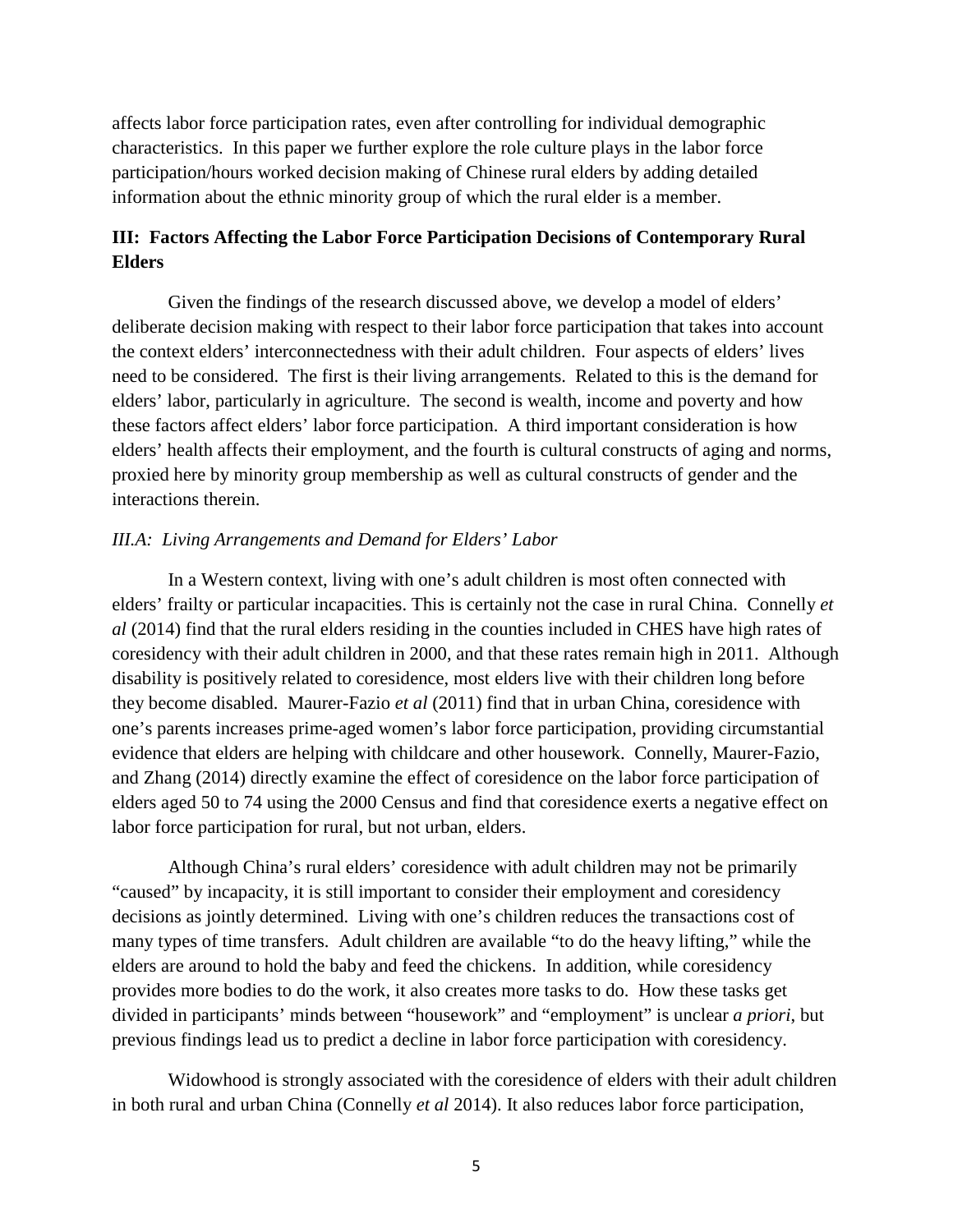even after controlling for coresidence. (Connelly, Maurer-Fazio, and Zhang 2014, Pang, deBrauw, and Rozelle, 2004) Since other variables such as age are controlled for, the relationship between widowhood and labor force participation may reflect correlated health status. It may also reflect a cultural milestone: widowhood may signal a need to be cared for. In the analysis that follows, we are able to distinguish between these two hypotheses, given the availability of health information in the CHES data.

The demand for the elders' labor, within the household, is also affected by the labor decisions of their children regardless of whether they live together. In the rural Chinese context that we model, the two most important labor decisions of the younger generation are the decision to migrate and the decision to work off farm. Given that almost all rural families in the CHES sample are still farming, we expect that the younger generation's decisions to migrate and to work off farm will each increase the labor force participation of the older generation.

#### *III.B: Income, Wealth and Poverty*

 Although standard economic models of labor supply are agnostic with respect to the effect of higher income on labor supply, they predict unambiguously that higher levels of wealth will reduce labor supply. The ambiguity of income's effect stems from opposing income (having more money to live on) and substitution (having a higher opportunity cost of one's time) effects. However, most practitioners expect that elder's labor force participation will decline with income, given that elders are much closer than the young or middle-aged to the decision margin of whether to continue with employment/work. Several variables have been employed by researchers to capture these wealth and income effects. Pang, deBrauw and Rozelle (2004) include education, per-capita income, and the amount of land (the amount of land being farmed affects demand for labor). Giles, Wang and Cai (2011) include education, average education of spouse and adult children, pension eligibility, spouse's pension eligibility, and housing wealth. Connelly, Maurer-Fazio, Zhang (2014) include education and provincial average per-capita income and GDP growth rates.

#### *III.C: Health*

In every society, labor supply declines with age as the aging process inevitably affects strength, balance, mobility, and energy levels. Even if rural Chinese "work until they drop," the intensity of work and the tasks engaged change and become less likely to be defined as labor force participation. Expectations about appropriate ages at which to work hard and at which to take it easy will, no doubt, be determined, in part, along cultural lines. Labor market institutions such as pension and insurance also exert age effects on labor supply through their eligibility/entitlement criteria.

We expect, in addition to age, that individuals' health status will also affect their employment. The CHARLS data used by Giles, Wang and Cai (2011) employs two levels of ADL scores to control for health status, "with difficulty" and "unable." Pang, deBrauw and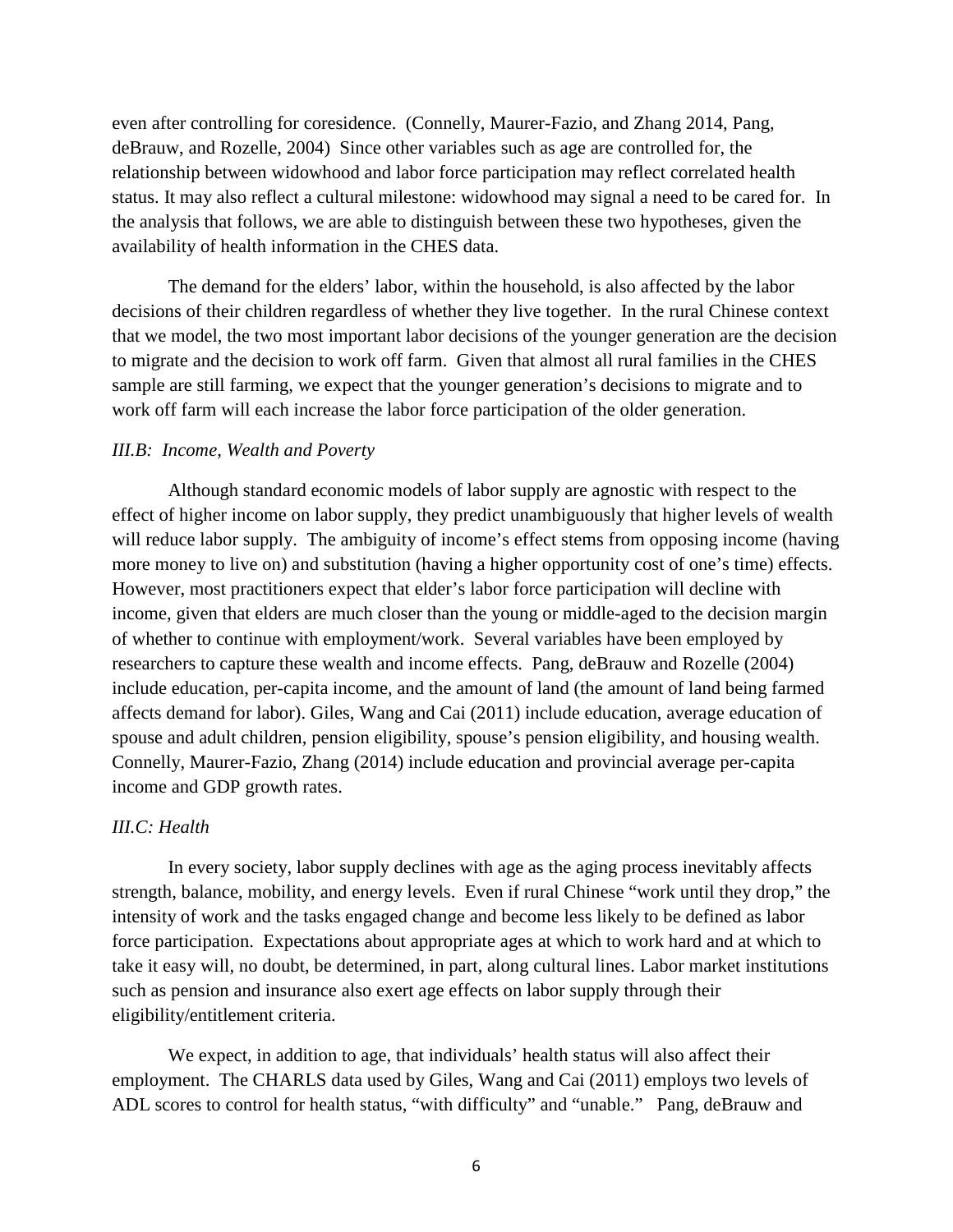Rozelle (2004) include controls for individuals who report themselves "moderately ill" and "severely ill." In these studies, the variables used to control for poor health exert strong negative effects on the labor force participation China's rural elders.

#### *III.D: Cultural Components*

 Culture and social norms affect how we view our set of life choices. We do not make individual decisions in a vacuum, but rather look around and see what other people are doing in similar circumstances. The issue of culture is particularly important here as how we care for our elders is an important part of who we are as people. Nor is there uniformity in the human approach to these issues. Some cultures value independence above collective destinies and are more likely to look for market solutions to care needs, while others rely on extended households to maintain the continuity of work and care of the young and the old.

 In China, particular ethnic minorities have maintained their own cultures over long periods of time. In some places, minority groups are geographically isolated from one another, which has facilitated separate cultures. In other places, different minority groups live in close proximity to one another. Connelly *et al* (2014) analyze rural elders' coresidency patterns and find that Tibetans, Uygurs, Zhuang, and Salar are each significantly more likely to live with their adult children than the Han.

Maurer-Fazio, Hughes and Zhang (2010) find substantial differences in labor force participation by ethnic minority status among China's urban women aged 25 to 50. Using the 2000 Chinese census, they compare six ethnic groups (and an aggregated "other ethnic" category) to the Han majority. They find that Hui, Korean, Mongolian and Uygur women have lower labor force participation rates than the Han, while the Zhuang have higher rates than the Han. The Manchu and "other" do not differ from the Han. For men in this age group, they find labor force participation rates to be so high, across the board, that no ethnic differences are observed. When almost everyone works, differences between groups cannot be observed.

Using the same 2000 Chinese census data, Connelly, Maurer-Fazio and Zhang (2014) examine the labor force participation decisions of both urban and rural residents, aged 50 to 74, the age group in which most Chinese ultimately drop out of the labor force. They find that rural elders of Muslim minorities have higher labor force participation rates than others. It is interesting that the Muslim effects is negative for prime age urban women (Maurer-Fazio *et al*, 2011), while the Muslim effect is positive for older rural women. The CHES data, which underlie the analysis of this paper, allow us to look beyond the Muslim/Non-Muslim dichotomy of Maurer-Fazio *et al* (2011) and Connelly, Maurer-Fazio and Zhang (2014).

### **IV: Data**

 Our analysis uses the rural subsample of the 2011 CHES data. The analysis of labor force participation and hours of work is restricted to individuals between the ages of 50 and 74.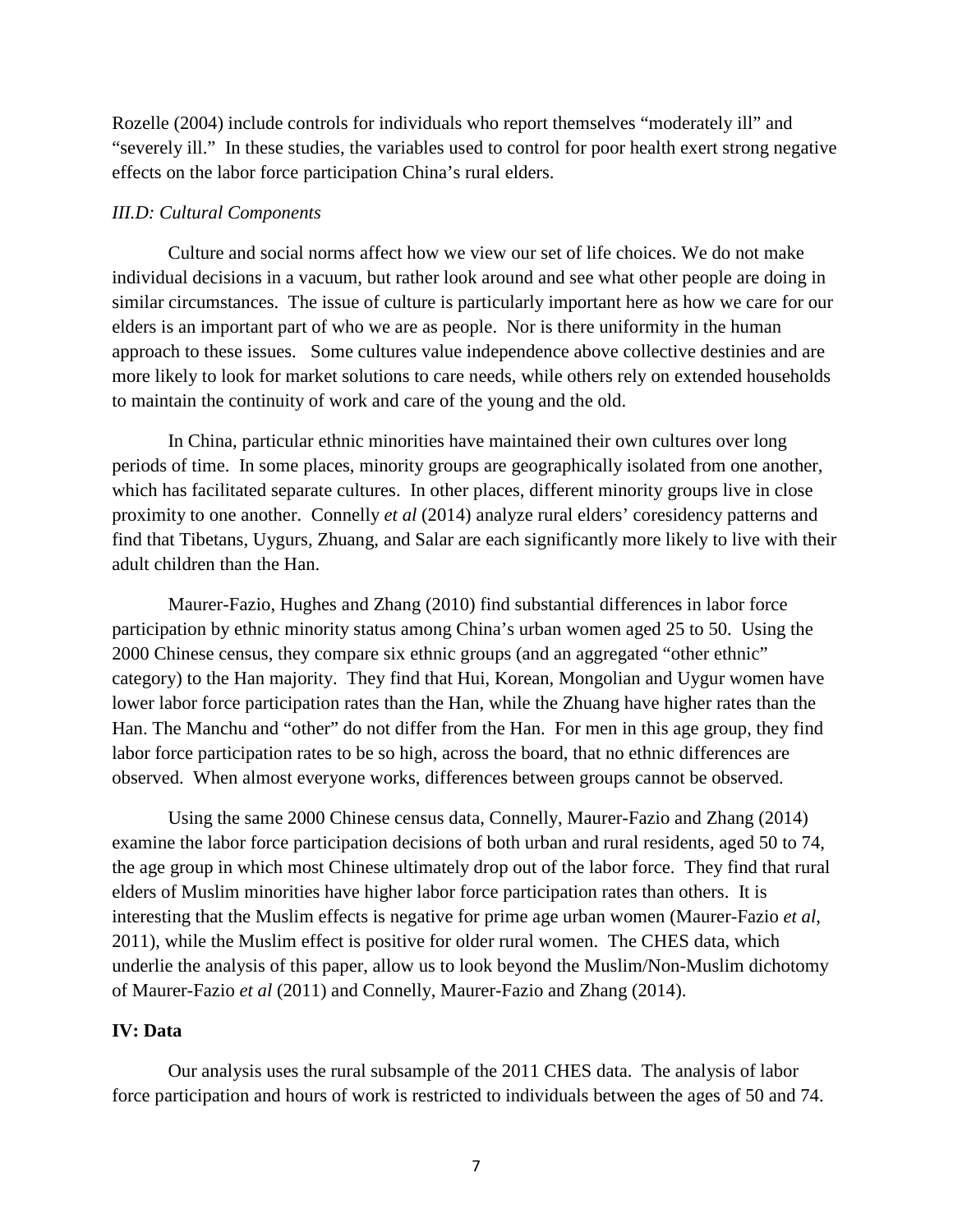The first stage, estimation of coresidency with adult children, is based on a sample of all those aged 50 plus. The calculation of the prime-age, off-farm employment rates by county is based on individuals aged 16 to 49.

 Labor force participation can be defined in several ways in the CHES data. For most of our analysis we use the respondents' answer to the question, "What was your work or study status during the last week in 2011?" If the respondent answered "working/ doing farm work/ engaged in family business activities" or "unemployed or waiting for a job assignment," we classify the respondent as participating in the labor market. Using this definition of labor force participation, we find that 68 percent of the rural men and 45 percent of the rural women in our sample, between the ages of 50 to 74, are in the labor force.

Among the other alternative answers to that question are "am retired" and "doing housework." The vast majority of rural elders who are not in the labor force describe themselves as doing housework. Only 5 percent of the male and 1 percent of the female elders who are not in the labor force describe themselves as retired. This is strong evidence that we need to move away from the mono-directional "work then retire" model of labor force participation often used in studies of older adults.

Table 1 shows the proportion of rural elders in the labor force by 5-year age cohorts, based on the above definition of labor force participation. We observe that labor force participation rates behave as we expected. Rates are much higher for younger cohorts than older cohorts and higher for men than for women at each age category. In addition, the unemployment rate is higher for men than women. Not shown in Table 1, women are much more likely than men to characterize themselves as doing housework. Seventy-four percent of the elder women who are not in the labor force characterize their work status as doing housework, compared to 57 percent of the elder men who are not in the labor force.

The data allow us to define employment (not labor force participation) in two alternative ways. In the first section of the survey, respondents were asked a set of time-use questions about their average hours per day spent in particular activities in the past week. The first activity listed was "working." We can define individuals as employed if they had positive hours of work in the previous week. We call this definition "daily hours employed" in order to distinguish it from "work status employed." "Daily hours employed" is also used by Giles, Wang and Cai (2011) based on the CHARLS data. Alternatively, we can define employment based on a set of questions on annual work hours in 2011. The questions are similar to those used by Pang, deBrauw and Rozelle (2004), in which employment is separated into farm and off-farm categories. Time spent in farming is collected separately for the busy and not-busy seasons. Months worked are recorded separately from average weekly hours. Off-farm time is also recorded separately for months worked and average weekly hours. We use these responses to calculate annual hours of work on and off farm. Employment can also be defined as positive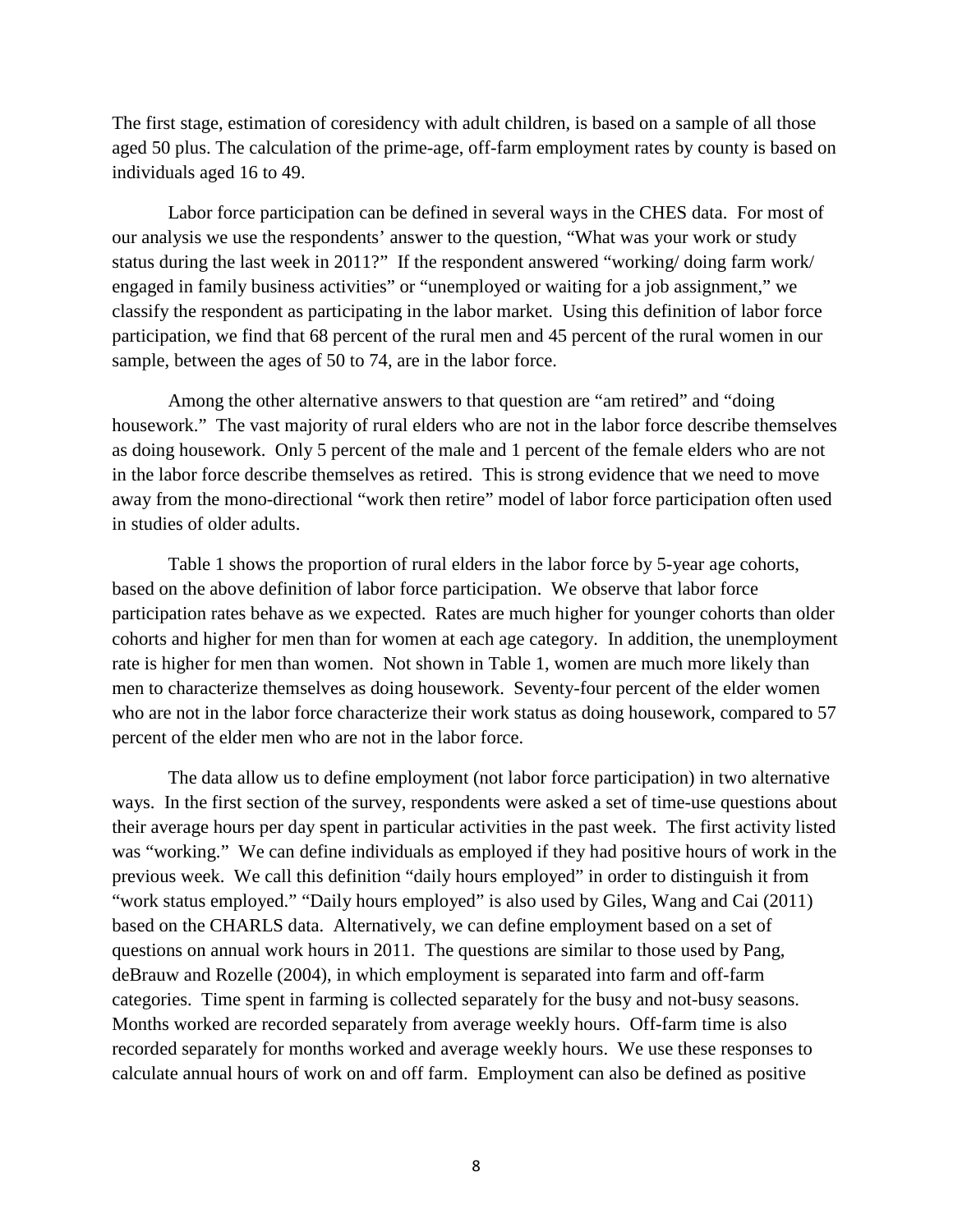hours of either farm or off-farm work in the previous year. We refer to this definition as "annual hours employed."

Table 2 compares "work status employed," "daily hours employed," and "annual hours employed." Certainly, the proportion of elders recorded as employed is much higher at every age when we use the "daily hours employed" measure and/or the "annual hours employed" measure than our "work status employed" measure. Many of the respondents who report not being employed under the work status definition report significant numbers of annual or daily hours of work. Still the percent employed, using all three measures, decline with age and are lower for women than men. "Daily hours employed" and "annual hours employed" yield very similar results. The sample size is higher for annual hours employed because there are fewer missing values in the responses to the underlying questions. Unfortunately, the daily time-use variables suffer from substantial missing values.<sup>3</sup>

The definition of labor force participation used by Maurer-Fazio, Hughes, and Zhang (2010) and Connelly, Maurer-Fazio, and Zhang (2014) is based on yet another measure. Both these studies use the Chinese Population Census and define individuals as being in the labor force if they list an occupation in the question "What is your current occupation" or if they answer that the reason they are not employed is that they are looking for work. The levels of labor force participation based on the Census data are close to the "work status" labor force participation measure presented in Table 1. According to the 2000 Census, the average labor force participation rate for all rural residents, age 50 to 74, was 79 percent for men and 60 percent for women. However, when we limit our analysis of the Census data to the same counties that were sampled in the CHES, we find participation rates are 69 percent for men and 52 percent for women.<sup>4</sup> The 2011 CHES data yields rates of are 68 percent and 45 percent for men and women, respectively.

Finally, we use hours worked, instead of dichotomized employment variables, to consider the process of gradual retirement as discussed in Giles, Wang and Cai (2011) and Pang, deBrauw and Rozelle (2004). Table 3 shows the number of daily hours reported as "work" and "housework" by age cohort and labor force participation status. Work hours differ substantially by work status defined labor force participation, which indicates that the work status labor force participation variable does contains useful information. We again observe that hours of employment decline with age. Controlling for labor force participation, hours of employment are very similar for men and women.

The fifth through eighth columns of Table 3 show hours of housework by labor force status and gender. Unlike work hours, housework hours do not differ by labor force status.

-

<sup>&</sup>lt;sup>3</sup> Only "hours worked" and "hours of housework" received responses from the majority of individuals. It may be that some enumerators did not record zero hours, treating the zero as a skip, while other enumerators did record zero hours. However, we do not feel comfortable assuming that all these missing time-use values are zero.

<sup>&</sup>lt;sup>4</sup> Thanks to Dandan Zhang for supplying us these CHES counties only statistics.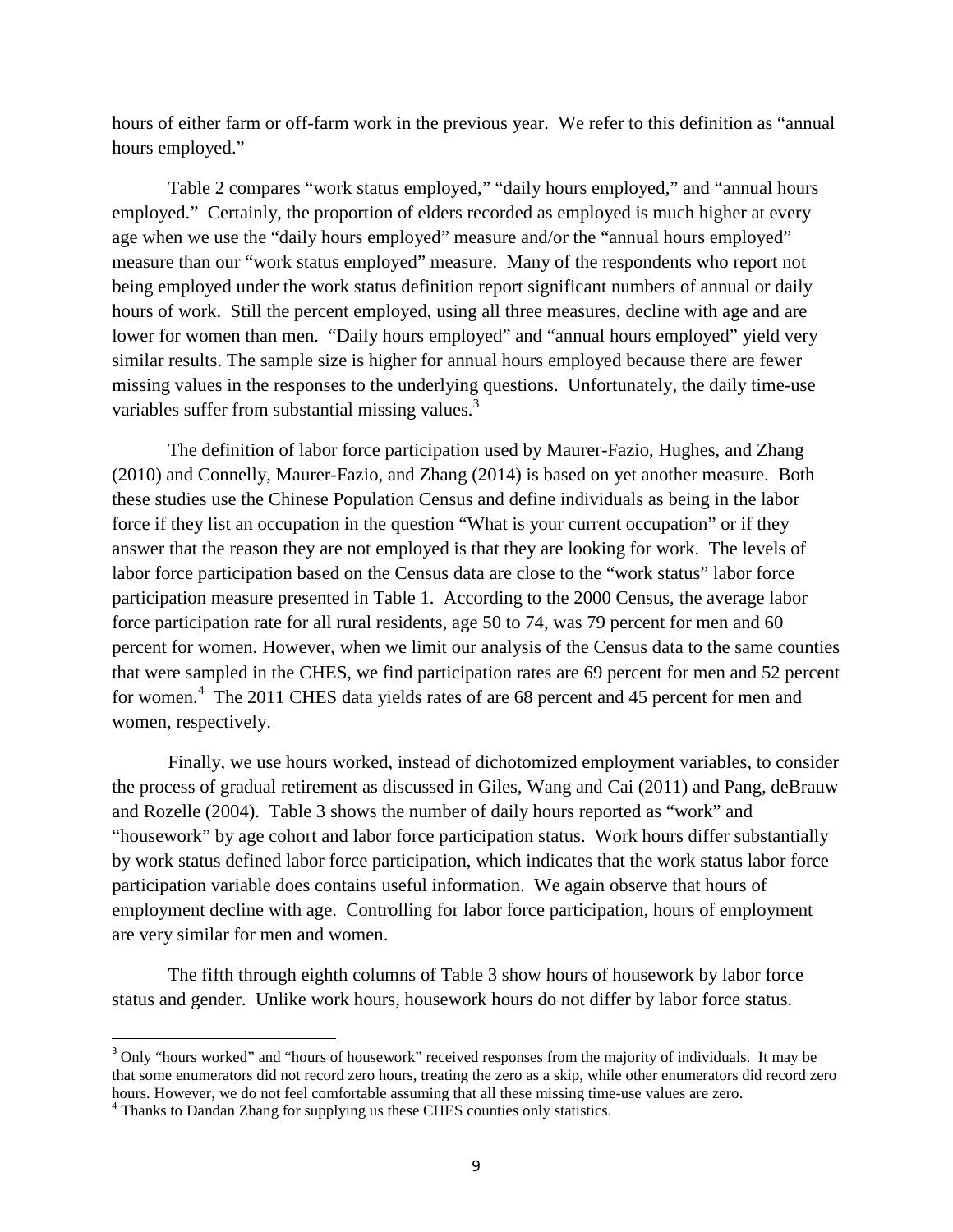Women do about an hour a day more housework than men. Adding housework hours and work hours together, to proxy for what Burda, Hamermesh, and Weil (2013) call "total work," we find that elder women who report their work status as in the labor force do the most work.<sup>5</sup> But since women are less likely to be in the labor force than men, the last two columns of this table compare "total work" independent of labor force status. Here we find that at the younger age cohorts (of these elders), women continue to do more hours of "total work" than men, but at the older ages "total work" hours are reduced for both men and women and are more similar between men and women.

### **V: Labor Force Participation Patterns by Minority Status**

 Having familiarized ourselves with the CHES data on labor force participation and employment, we proceed with the analysis of cultural differences in labor force participation as defined by work status. Cultural differences will be characterized as differences across rural minority groups. We do this reassured that the work status defined labor force participation variable behaves in ways we would expect in terms of age and gender and is the most similar to the census measures that have been used for prior analyses of labor force participation by minority status.

Table 4 presents labor force participation rates by ethnicity and gender. There are quite substantial differences in labor force participation rates. Most of the minority ethnic groups of our study have rates above the Han for both men and women. The Tibetans and the Hui have rates below the Han for both men and women, with the gaps larger for women than men. The Uygurs show yet another pattern with rates higher than the Han for men, but lower than the Han for women.

Of course, these rates may differ because of economic and demographic differences among the groups. Following the work highlighted above by, Giles, Wang and Cai (2011), Pang, deBrauw and Rozelle (2004) and Connelly, Maurer-Fazio and Zhang (2014), we consider the effects of health, wealth, migration, and coresidence with adult children on labor force participation rates of China's rural elders. We are interested in whether cultural differences remain after controlling for these determining factors.<sup>6</sup>

Tables 5 and 6 show mean values by ethnicity in some of the key variables we include in the multivariate analysis that follows. The average levels of education, proportion of households with out migrants, and rates of coresidency with adult children differ substantially by minority group. Average age, levels of disability, and proportion of prime-age adults engaged in off-farm employment in one's county of residence are quite similar across minority groups. Table 6 also

<u>.</u>

<sup>&</sup>lt;sup>5</sup> Note that this analysis excludes child care hours of which women do more than men. But as discussed in text, not enough people answered the child care hours question to include it here.

 $6$  Giles, Wang and Cai (2011), Pang, deBrauw and Rozelle (2004) analyze employment not labor force participation. However, given the very low rates of unemployment among rural elders, there is little difference between employment and labor force participation.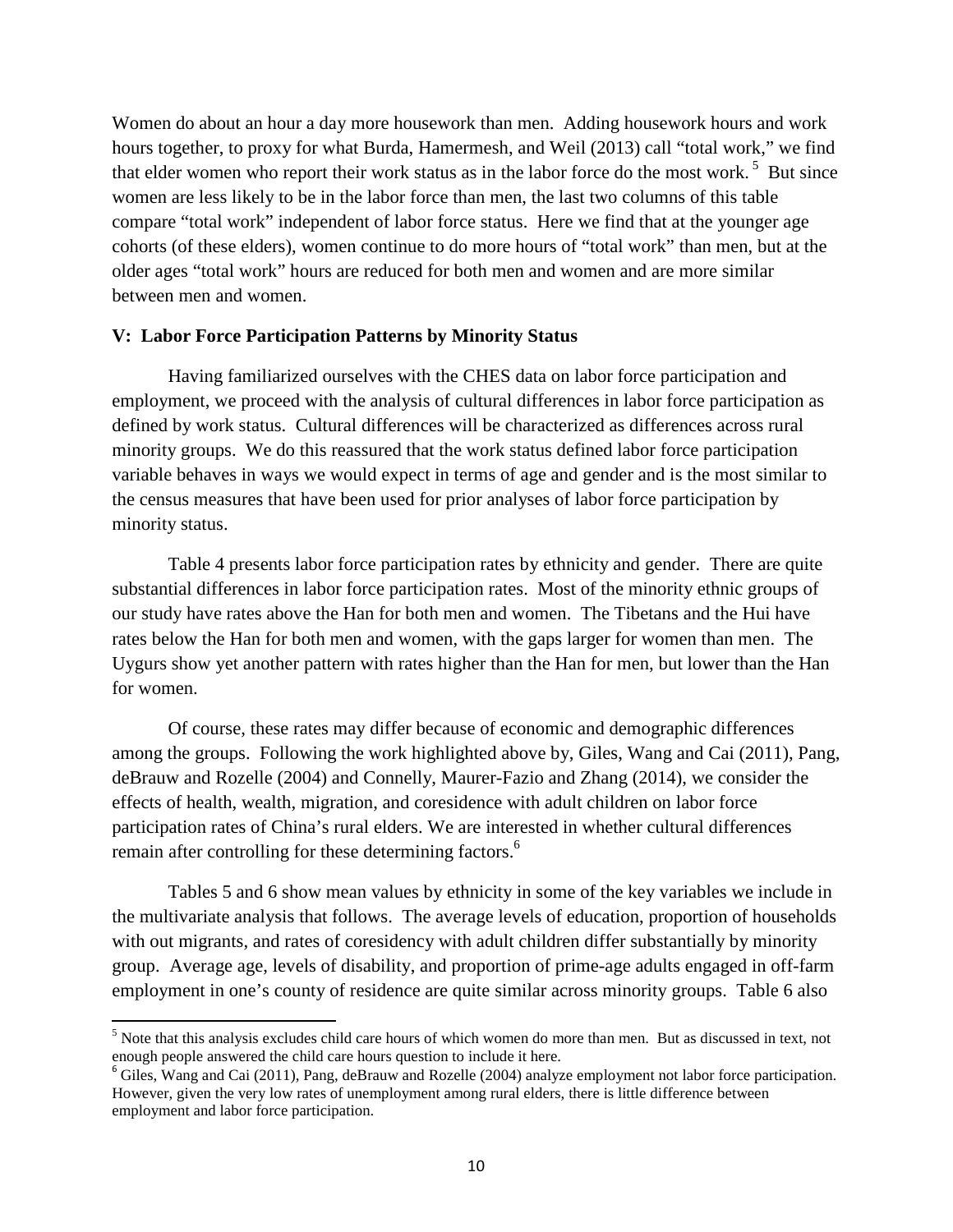shows the sample sizes available in the CHES by ethnicity. Close to half of the sample is female for each ethnic group.

 Figure 1 shows that the pattern of labor force participation by age differs substantially by ethnicity. Most groups start out with participation rates above the Han but their participation declines more rapidly by age. Tibetan men have the highest initial levels of participation while their participation declines more slowly with age than the Han's. For women, the declines are most noticeable from age 55 to 64, while for men the declines are most noticeable from age 60 to 69. In the multivariate model of the following section, we allow for differences in the effect of age by ethnicity. Although this complicates the model, it allows for an important source of cultural difference across ethnicities-- cultural differences in how age is viewed with respect to labor force participation.

## **VI: Multivariate Analysis of Labor Force Participation**

<u>.</u>

 The full regression model results are presented in Appendix Table A-1. Here we discuss the highlights.

## *VI.A: Living Arrangements and Demands for the Elder's Labor in Agriculture*

Variables included in the model to capture the multidimensional issues surrounding living arrangements include a variable which indicates that an elder is living with his or her adult children, the residual between the coresidence variable and the predicted probability of coresidency,<sup>7</sup> whether the elder is a widow or widower, whether the elder's household includes a member who is currently away from the village as a migrant, and two village-level variables: the average off-farm labor force participation of prime-age workers in the village, and the number of out-migrants in the village (as reported by a village official).

We find that coresidency is independent of labor force participation for men, but has a large statistically significant (at the 10% level) negative effect on women. The gender difference in the response to coresidency is quite robust to slight changes in the model specification. The differences may be because coresidency is associated with more housework/child care responsibilities for women than men.

Widowhood has a negative effect on both men and women, reducing the probability of labor force participation by 16 percentage points for men and 10 percentage points for women. Since age, self-reported health, and coresidence are controlled, it appears that widowhood itself brings with it an expectation that it is time to "stop working." Note, we put "stop working" in

 $^7$  Including the residual follows the Two-Stage Residual Inclusion (2SRI) method of Terza, Basu, and Rathouz (2008) as a means of controlling for the potential endogeneity of the coresidency decision. The 2SRI method produces consistent estimates and is easy to interpret. The marginal effect of the coresidency indicator can be thought of as the exogeneous effect of coresidency on labor force participation and the marginal effect of the residual can be thought of asvthe correlation between the unobserved factors leading to coresidency and labor force participation.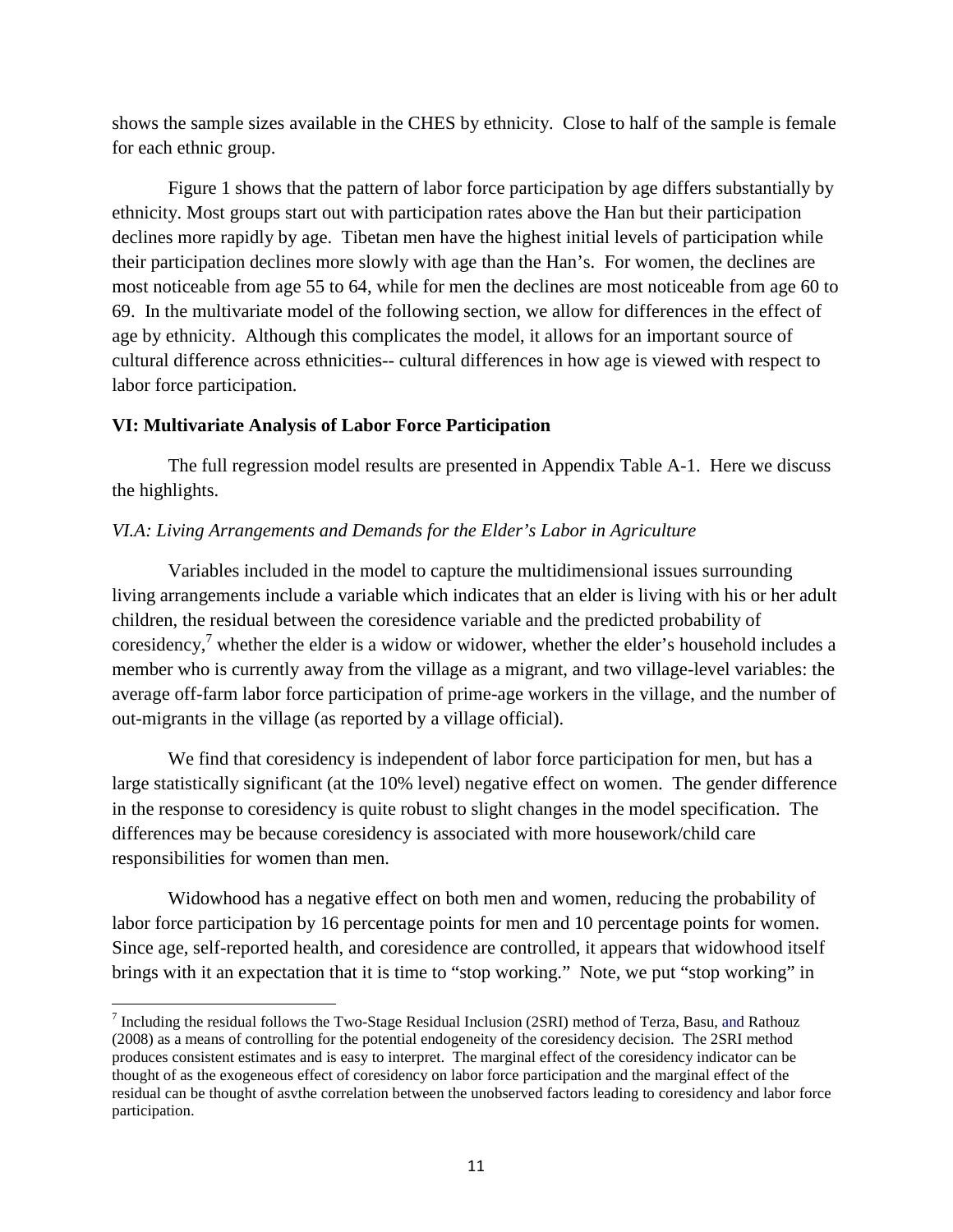quotes, since our analysis of hours worked, above, shows that almost all elders report hours of agricultural work and housework. Widowhood does not have a significant effect on the probability of having positive annual hours of either off-farm work or farm work for men, but it is a significant negative predictor of farm work for women (results not shown here). Similarly, coresidence is not a significant predictor of farm or off-farm employment for either men or women.

We are somewhat surprised that having an out-migrant still listed in one's household register does not have an effect on labor force participation for either men or women. However, in many of these elder households it is the grandchildren not the adult children who are the migrants. It seems that grandchildren and elders are not substitutes for one another in rural employment.

Neither of the two village-level variables, the number of migrants from the village and the share of the prime-age population employed off-farm have an effect on men's or women's labor force participation. However, the effect of the share of off-farm village employment is significantly affects the probability that male and female elders participate in off-farm employment (results not shown).

### *VI.B: Income and Wealth Measures*

Education matters for both men and women; the higher the level of education, the higher the probability that elders define themselves as in the labor force. The effect of low education is consistent over the many ways we measure employment and labor force participation. Not having attended primary school has a significant negative effect on men's farm and off-farm employment and also on women's farm employment. It also significantly reduces annual hours worked on and off the farm for men and on the farm for women. The strong negative gradient of education is surprising, given that we originally thought of education as correlated with wealth and predicted that those with more wealth would reduce their labor supply. It may be that education is measuring the opportunity cost of employment (a positive substitution effect). Or education may be associated with wealth, but the effect of wealth is that wealthier farmers have more capital goods to work with (which may reduce the physical effort of farming), have more land to farm, and have more opportunities for side businesses (all of which would lead to increased labor supply). As Table 5 reveals, education differs substantially across ethnic groups; however, these results come from an analysis that controls for ethnic group membership. The results on education are quite robust to changes in the model specification.

The other income and wealth measures provide mixed results. We find that the availability of a pension has no impact on men or women's labor force participation. Giles, Wang and Cai (2011) found that rural men's pensions had a negative effect on both rural men's and women's labor force participation, but recall that the CHARLS sample is limited to two provinces. The two household-level variables included are food expenditure per capita, which is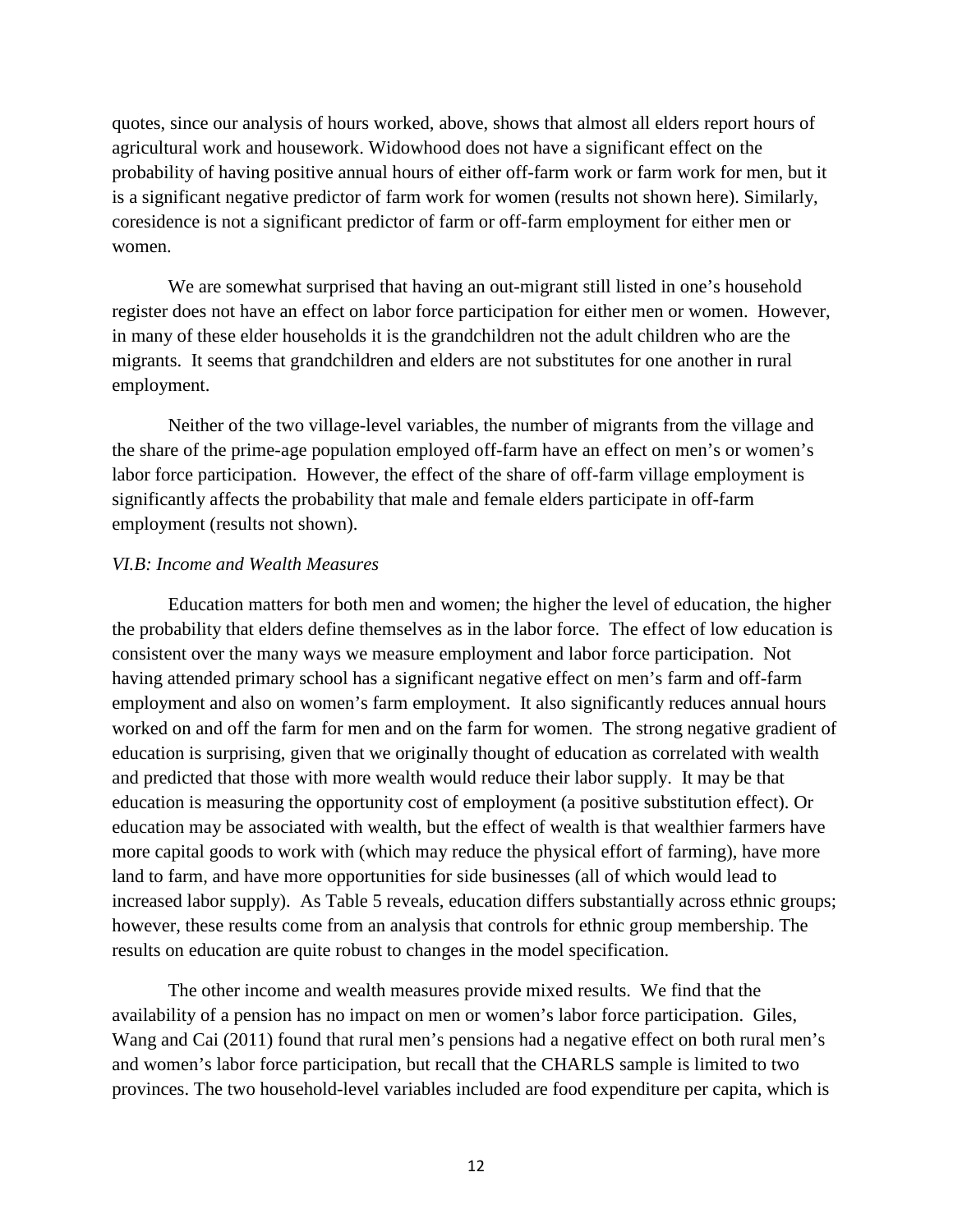a good measure of general standard of living, and house value. House value has a small positive effect on labor force participation for both men and women, and food expenditure per capita has a significant negative effect for women. Giles, Wang and Cai (2011) found a negative effect of house value on women's employment while Pang, deBrauw and Rozelle (2004) found no effect of per capita income on employment in either farm or off farm.

 Average village-level income per capita is found to have a significant negative effect for men, but again the effect is small. Looking at the annual-hours-employed model (results not shown), both men and women who live in higher-income villages report more farm hours. This means that male elders in higher income villages are less likely to identify their work status as employed, but still report higher hours of farm work. Just as we argue with regard to the results on education and coresidency, these wealth variables may tell us more about the availability of tasks than the choice to engage in these tasks.

### *VI.C: Health*

The results in Appendix Table A-1 show that age is an important determinant of labor force participation for both men and women, but for men the decline in participation begins later at age 65 to 69, while for women it begins at in the 55 to 59 age range. This differential is evidence of the cultural aspects of age -- seeing oneself as employed.

Looking at the hours of work models (results not shown) for men, off-farm hours begin to decline for the 55 to 59 age cohort, but hours of farm work do not begin to decline until 65 to 70 where the drop is quite large, 227 annual hours fewer than for men age 50 to 54. For women, the decline in hours begins at 55 to 59 for off-farm work and at 60 to 64 for farm work. Women, age 60 to 64, report 172 fewer annual farm work hours per year compared to those age 50 to 54.

Having a self-reported disability that affects daily living is a strong negative predictor of labor force participation for both men and women with a much larger effect on men. Women who report having physical or psychological difficulty with tasks in the previous month also have lower labor force participation. For men the effect of this variable is smaller and more imprecisely measured. It is significantly negative in the annual hours of farm work model for both men and women and there has an equally large effect as disability on hours.

### *VI.D: Minority Group Membership*

 In the full model with interaction terms presented in Appendix Table A-1, ethnic minority status appears in three different places. The model allows us to look at the direct effect of ethnicity and the indirect effect through differences in the age gradient of hours decline. Based on our analysis of the raw data, we include interactions of ethnic group with the both 55 to 59 age cohort and the 60 to 64 age cohort for women and both the 60 to 64 and the 65 to 69 age cohort for men. These appear to be the key moments of decision making for women and men, respectively.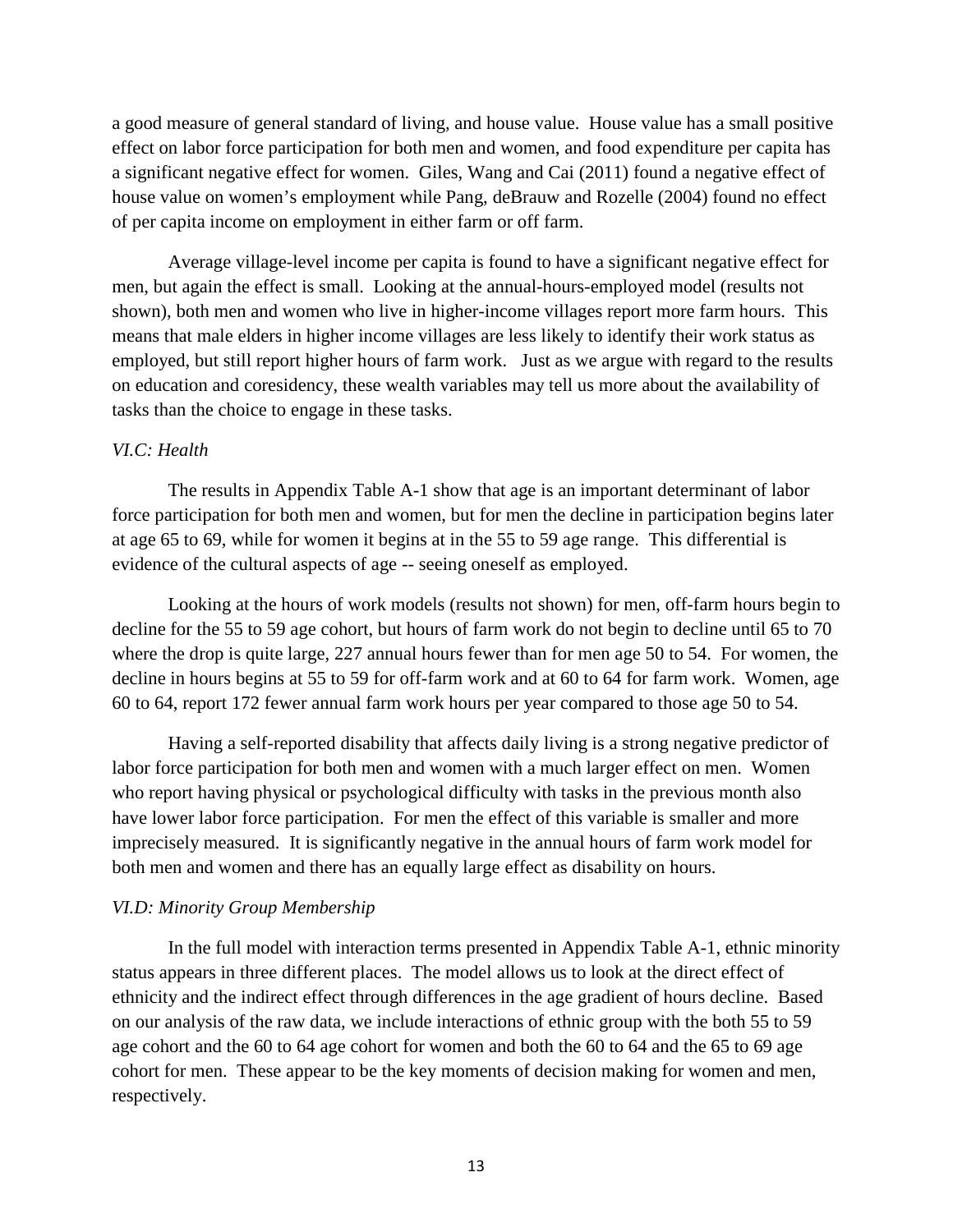Recall that Table 4 reveals substantial differences in average labor force participation rates by ethnicity and gender. However, it is possible that some of the observed differences are the results of the very different demographic profiles and economic circumstances of the various minority groups. Members of different minority groups live in different parts of the country, farm land of different fertility, and are more or less likely to coreside with their adult children. However, the results of the multivariate analysis presented in Appendix Table A-1 show that substantial differences in labor force participation patterns exist among ethnic groups even after controlling for all of the variables already discussed. Most of the differences in minority labor force participation rates appear in the direct effect of ethnicity on labor force participation. We also find some differences by ethnicity in the age gradient decline in labor force participation, especially for men.

 Table 7 presents the overall effect of both the direct and indirect pathways by which our model allows ethnic status to affect labor force participation. The numerical values are estimated marginal effects in comparison to the Han majority. For example, everything else held constant, Mongolian female elders are 17 percentage points more likely to identify themselves as being in the labor force than Han female elders. The Miao, Yao, and Tujia elder women have even higher rates of labor force participation--the Tujia women's participation rate is 27 percentage points higher than the Han's. Zhuang and Dong women's participation are also higher than the Han's by about 10 percentage points. Two groups have lower rates of elder women's labor force participation than the Han: the Hui and the Tibetans.

 The unconditional marginal effects for men reported in Table 7 paint a similar picture to that of the women except for the Uygurs. As revealed in the raw data of Table 4, the Uygurs are distinct from the other groups in that their women's labor force participation rate is substantially lower than Han women's, while their men's participation rate is higher than the Han's. Table 7 confirms that this effect remains even after controlling for many of the other factors that affect labor force participation. In all, seven of the nine ethnic minority groups have labor force participation rates for male elders significantly higher than that of the Han. The Hui and the Tibetans' rates appear to be lower than the Han's, but are estimated imprecisely.

 Mostly the ethnic minority differentials are larger for the women than the men. The Tujia have the highest rates of participation for both men and women. Not all the participation differentials translate to significant differences in annual hours worked. For men, the Hui have significantly lower annual hours worked and the Uygur, Miao, and Tujia have significantly higher annual hours worked. For women, the Hui have significantly lower hours worked and the Miao have significantly higher (results not shown). $8$ 

-

<sup>&</sup>lt;sup>8</sup> These results come from multivariate models similar in specification to the one presented in Appendix Table A-1 except without age/minority interactions. Annual hours of work has more missing values than work status leading to sample sizes that are not sufficient for stability of the age-interacted model. The qualitative results reported in Table 7 remain in the LFP model estimated without age/minority interactions.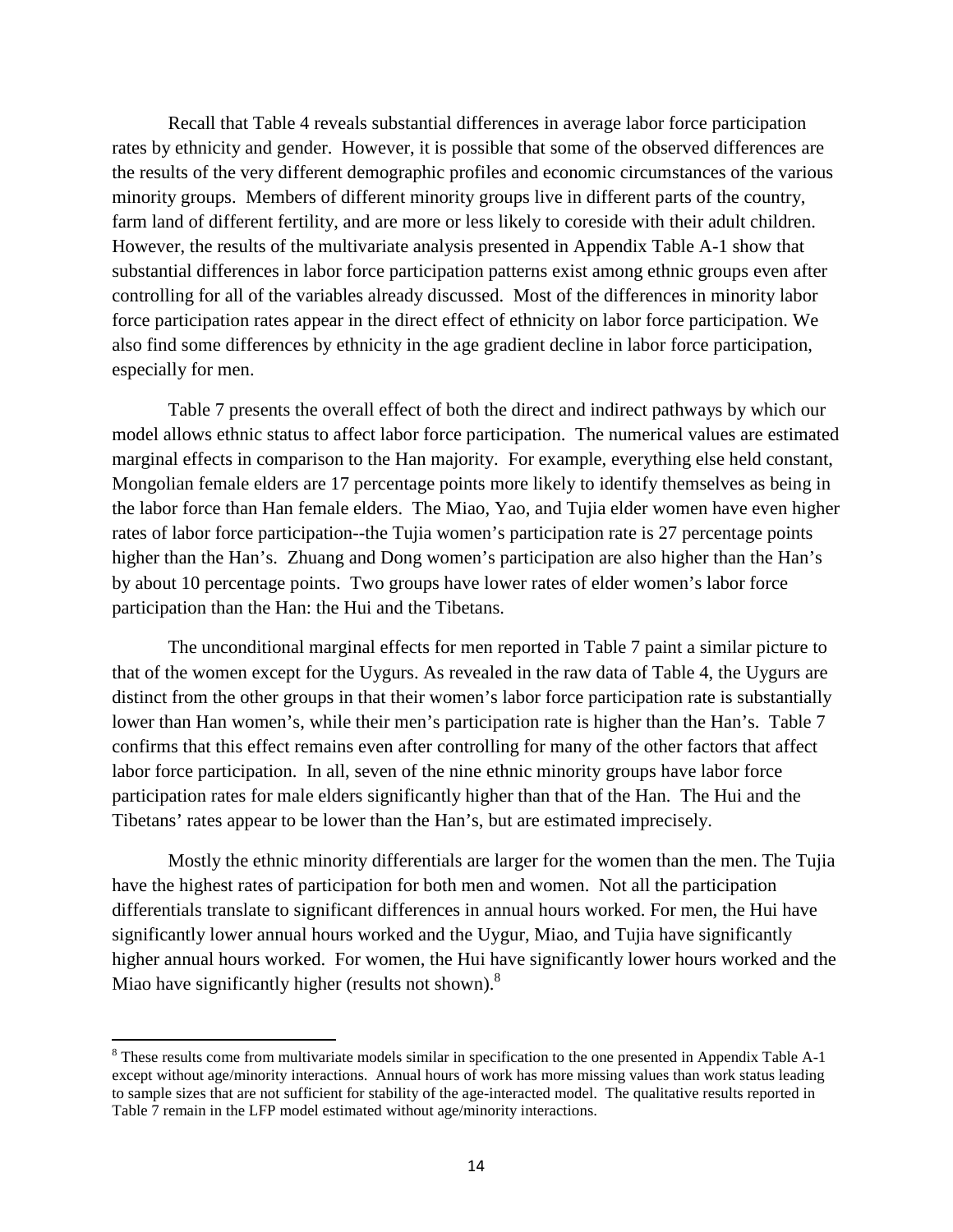Most of the effect of ethnicity status for women occurs in the direct effect. In terms of the indirect age interaction effects, the Hui women age 55 to 59 have significantly lower rates and the Tujia women age 55 to 59 have significantly higher rates of labor force participation than the Han women of the same age. In the 60 to 64 age range only the Tibetans show a significantly steeper decline than the Han women. For men the age/minority interactions are more important. Mongolians, Hui, Uygurs, and Miao all have lower rates of labor force participation at age 60 to 64 than the Han reveals they have a much steeper age gradient the Han, given their participation rates at lower ages were higher than those of the Han. The Uygurs and the Dong have lower rates of labor force participation at age 65 to 69 than the Han. Cultural differences, thus, appear to affect how elders see themselves in terms of their work status and when they switch to regarding themselves as "keeping house."

 We apply a decomposition technique along with multivariate analysis to determine how much of the labor force participation gap between the minority groups and the Han is the result of differences in their socioeconomic attributes and how much is the result of direct and indirect cultural differences.<sup>9</sup> The results of the decomposition exercise reveals that attribute differences alone would result in a Han rate of labor force participation higher than that of the ethnic minority groups' rates for all groups for both men and women. Since most of the ethnic minority participation rates are, in fact, higher than the Han's, we find that the cultural differences are entirely responsible for each of the situations where the ethnic group rates are higher than the Han's. Likewise, the cultural differences are responsible for much of the gap for the Hui and Tibetan men and women and for Uygurs women all groups for whom the Han rates of labor force participation are higher than these minority groups.

### VII: Conclusions

-

 This paper has considered the time use of rural elders in the seven provinces included in the CHES data. The seven provinces were chosen to due to their substantial minority populations. The data is an ideal source for examining the effect of cultural differences on a key lifecycle event, the reduction of market-oriented work with age. Membership in an ethnic minority group is used as a proxy of potential differences in the culture of aging and caregiving.

We expected that demand for the elders' labor, as proxied by households with outmigrants, the number of out-migrants from the village, and residence in a village with a higher share of prime-age off-farm labor, would affect labor force participation rates, but none of these variables matter in a statistically significant way. Coresidency is also thought to affect the demand for elders' labor. Coresidency has a negative effect for women, but not for men. However, coresidency does not affect annual hours worked for men or women. This leads us to conclude that coresidency for some women changes their work -- away from market-oriented farm work towards domestic farm work. For men, it does not even appear to do this.

<sup>&</sup>lt;sup>9</sup> We employ the Borooah and Iyer (2005) technique as did Maurer-Fazio, Hughes, and Zhang (2010) for analyzing differences across multiple groups. Results available from authors.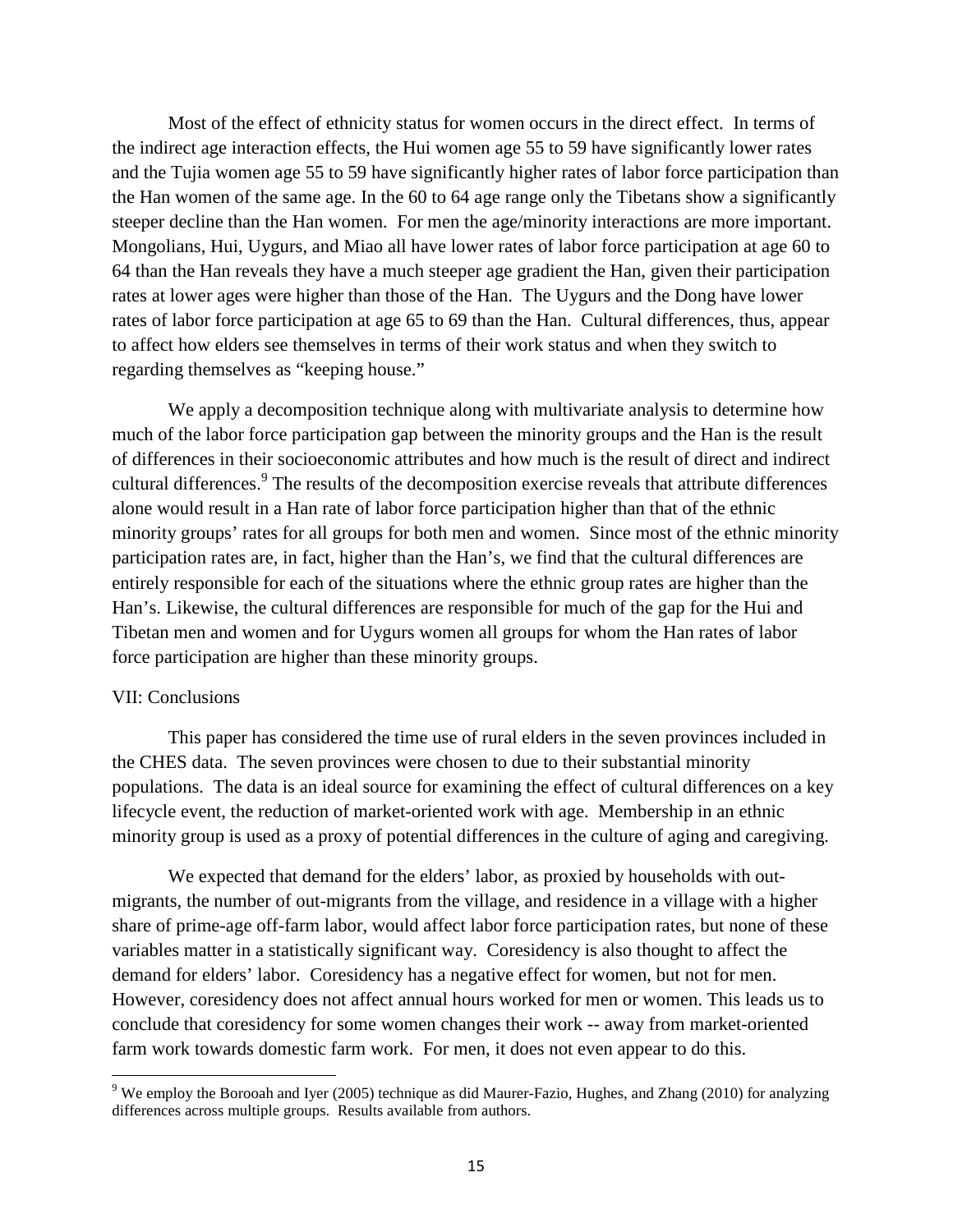Similarly, based on the expectation of a larger income effect than substitution effect, we expected labor force participation to decline with wealth for rural elders. For men, village income is negatively related to labor force participation. For women, household income is negatively related to labor force participation. Both of these effects are quite small. Education and house value affect labor force participation in the other direction; higher education and house values lead to higher rates of labor force participation for both men and women. We hypothesize higher wealth, as proxied by higher education and house value, leads to households having more labor saving farm equipment and more side businesses such that there are more tasks available that do not require as much strength and endurance.

 Beyond education, the strongest predictors of labor force participation for rural Chinese elders are age, disability, widowhood, and minority status. Age and disability certainly reflect health limitations which can affect the ability to work. But age also appears to have a cultural component: the steepness of the age gradient differs between men and women and, for men especially, by minority status. Widowhood can also be thought of as having a cultural component, as it seems to be part of the definition of being "too old" to do commercial work. Widowhood reduces the probability of positive hours of farm work for women, but not men.

 Finally, we find robust effects of minority status on labor force participation. For men, the Han are less likely to be in the labor force than men of most of the ethnic minority groups. For women, Hui and Tibetans are less likely to be in the labor force than the Han, but Mongolians, Miao, Zhuang, Dong, Yao and Tujia are more likely to be in the labor force. The difference between Tujia and Han is quite large for both men and women. Uygurs are unique among the minority groups in that being Uygur lowers the probability of labor force participation for women and raises it for men. A decomposition analysis showed that attribute differences predict higher rates of labor force participation for Han than for ethnic minority groups in each case. As such, all of the comparisons where minority group rates are higher than Han are solely the result of cultural differences.

 Future work with the CHES data could consider other locations of decision making in rural China where culture, proxied by ethnic group membership, may play a role. It would also be interesting to see if similar culture differentials exist in the labor force participation of elder urban dwellers. Others have found that cultural differences are maintained, though dampened, for at least one generation following migration. (Blau, et al 2013; Alesina and Giuliano, 2007)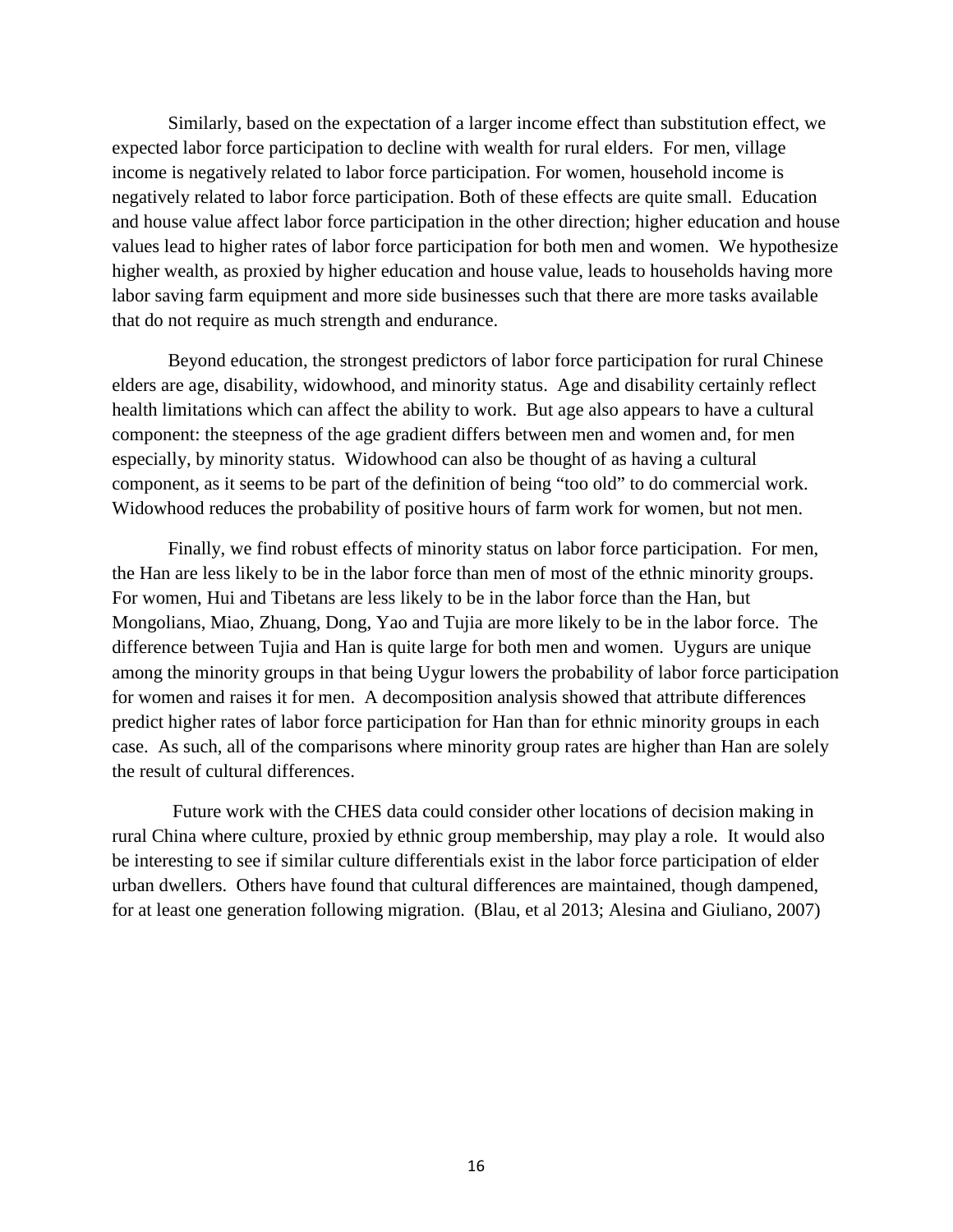### **List of works cited (incomplete)**

- Alesina, Alberto and Giuliano,Paola, "The Power of the Family," NBER Working Paper 13051, April 2007.
- Blau, Francine**,** Lawrence Kahn, Albert Yung-Hsu Liu, and Kerry Papps. 2013. "The Transmission of Women's Fertility, Human Capital, and Work Orientation across Immigrant Generations," *Journal of Population Economics*, 26 (2), 405-35.
- Borooah, V.K. and S. Iyer. 2005. "The Decomposition of Inter-group differences in a Logit Model: Extending the Oaxaca-Blinder Approach with an Application to School Enrollment in India," *Journal of Economic and Social Measurement* 30(4), 279-293.
- Burda, Michael, Daniel Hamermesh, and Philippe Weil. 2013. "Total Work and Gender: Facts and Possible Explanations." *Journal of Population Economics* 26 (1): 239–61.
- Cai, Fang., Wang, Dewen, 2006. "Impacts of Internal Migration on Economic Growth and Urban Development in China." Working Paper, International Organization for Migration, New York.
- Connelly, Rachel, Margaret Maurer-Fazio, and Dandan Zhang. 2014. "The Role of Coresidency with Adult Children in the Labor force participation Decisions of Older Men and Women in China" IZA Discussion Paper Series, IZA DP No. 8068, pp. 1-41.
- Connelly**,** Rachel, Michael Iannotti, Margaret Maurer-Fazio, and Dandan Zhang, 2014. "Coresidency, Ethnicity, and Happiness of China's Rural Elders," IZA Discussion Paper Series, IZA DP No. 8194, pp. 1-28.
- Gendell, Murray. 2008. "Older workers: increasing their labor force participation and hours of work," *Monthly Labor Review*. January: 41-54.
- Giles, John, Dewen Wang, and Wei Cai. 2011. "The Labor Supply and Retirement Behavior of China's Older Workers and Elderly in Comparative Perspective," Policy Research Working Paper 5853, World Bank, Development Research Group.
- Maurer-Fazio, Margaret, James Hughes, and Dandan Zhang. 2007. "An Ocean Formed from One Hundred Rivers: The Effects of Ethnicity, Gender, Marriage, and Location on Labor force participation in Urban China, *Feminist Economics* 13(3-4), 159-187.
- Maurer-Fazio, Margaret, James Hughes, and Dandan Zhang. 2010. "A Comparison and Decomposition of Reform-Era Labor force participation Rates of China's Ethnic Minorities and Han Majority," *International Journal of Manpower* 31(2), 138-162.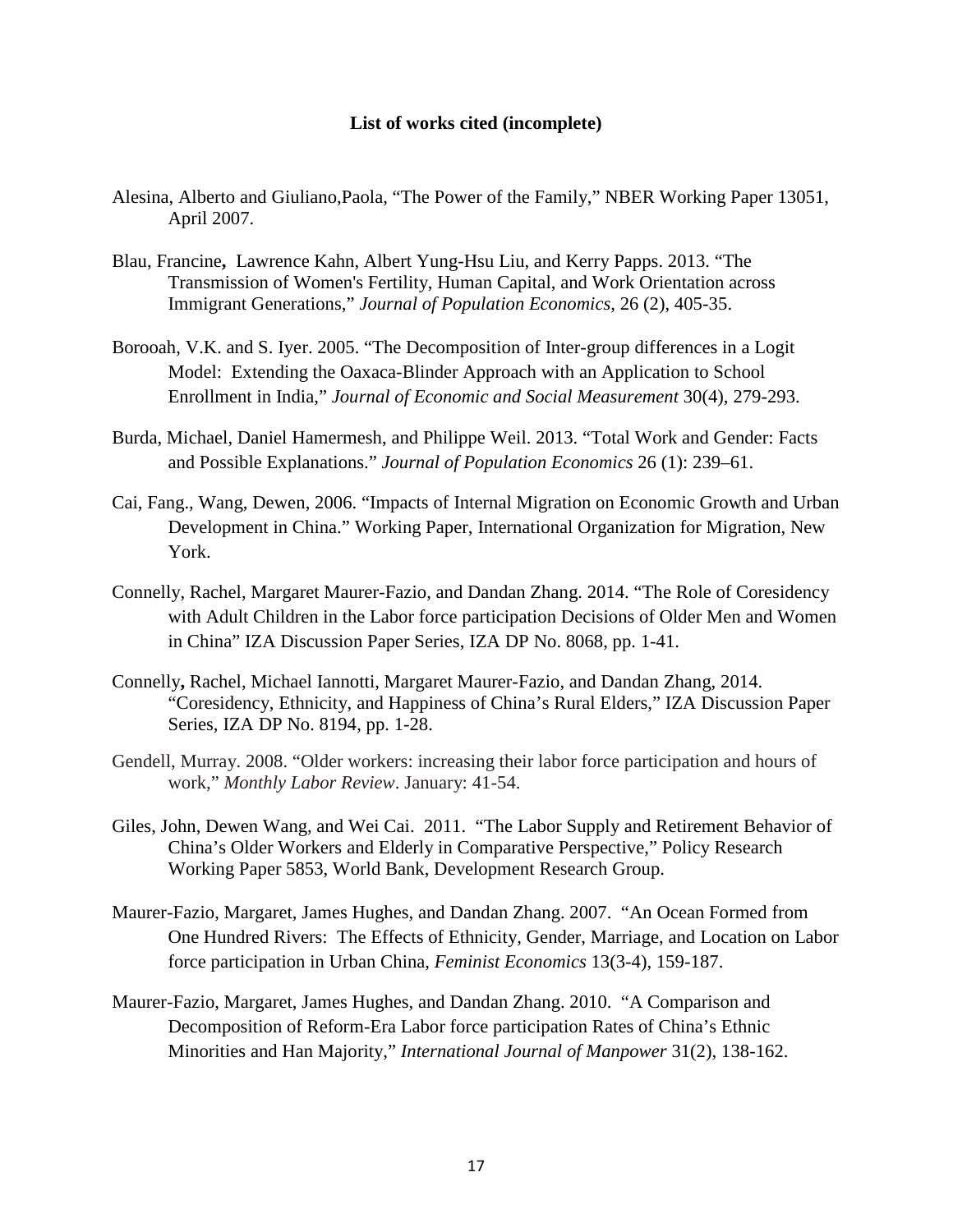- Maurer-Fazio, Margaret, Rachel Connelly, Chen Lan, and Lixin Tang. 2011. "Childcare, Eldercare, and Labor force participation of Urban Women in China: 1982- 2000," *Journal of Human Resources* 46(2), Spring, 261-294.
- Pang, Lihua, Alan deBrauw, and Scott Rozelle. 2004. "Working Until You Drop: The Elderly of Rural China," *China Journal* 52, 73-94.
- Terza, Joseph, Anirban Basu, and Paul Rathouz. 2008. "Two-stage Residual Inclusion Estimation: Addressing Endogeneity in Health Econometric Modeling," *Journal of Health Economics* 27, 531–543.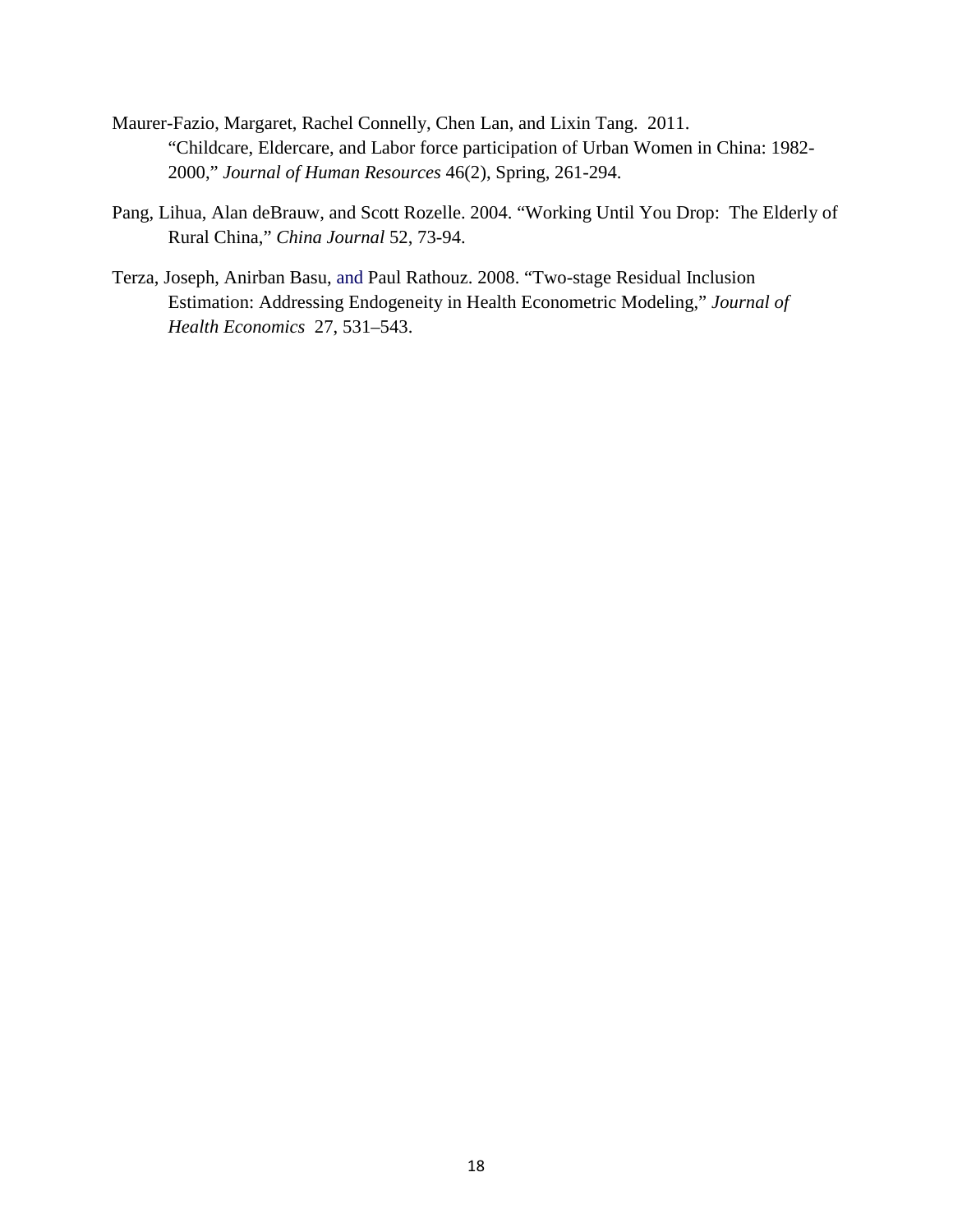



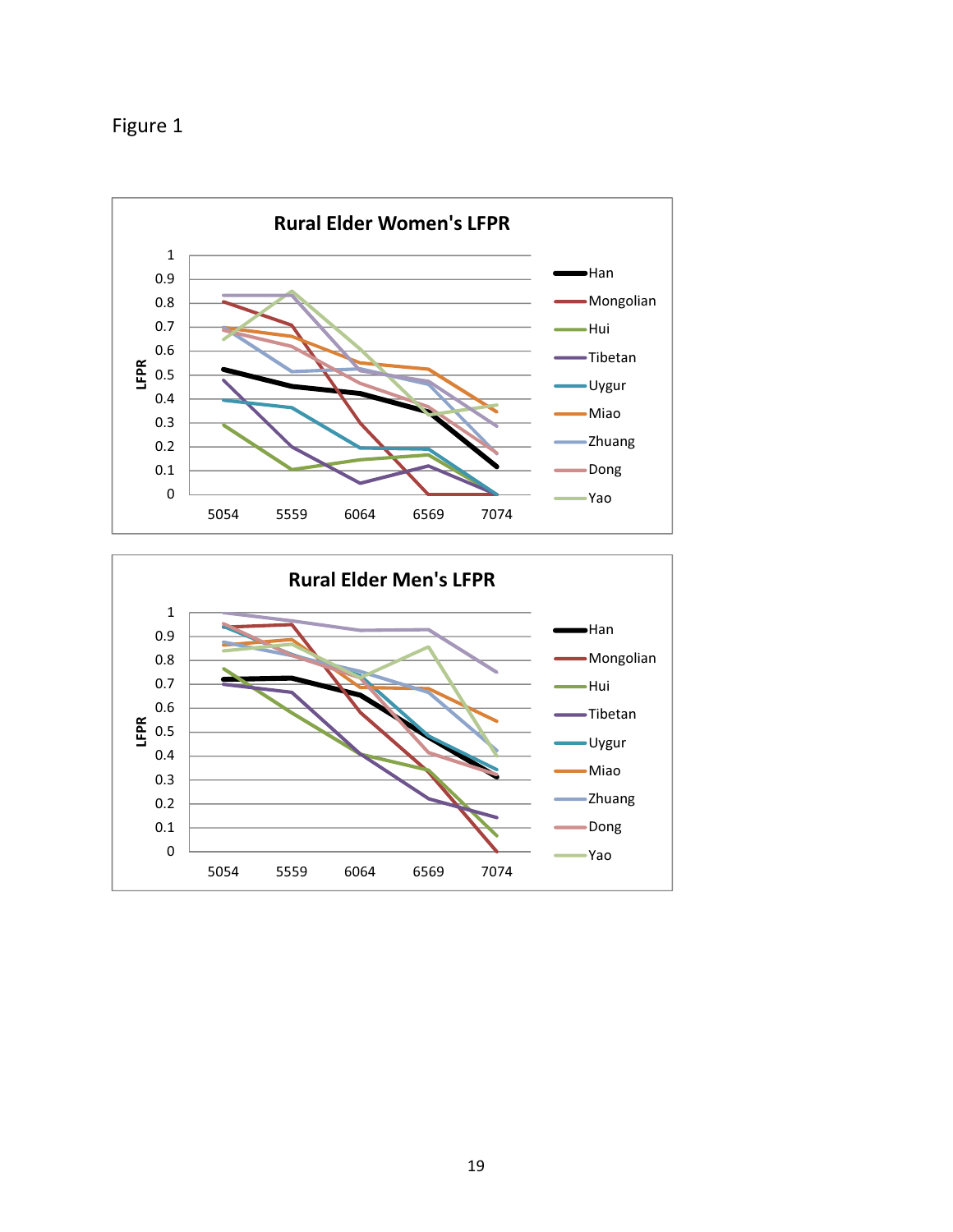# Table 1: Labor Force Participation Rate Based on Work Status During the Final Week of 2011

|                                                 | Men   | Women | Sample<br>Size.<br>Men | Sample<br>Size<br>Women |
|-------------------------------------------------|-------|-------|------------------------|-------------------------|
| 50 to 54                                        | 79.6% | 56.8% | 862                    | 829                     |
| 55 to 59                                        | 76.8% | 48.2% | 1,054                  | 1,022                   |
| 60 to 64                                        | 66.1% | 42.0% | 817                    | 691                     |
| 65 to 69                                        | 51.6% | 34.5% | 483                    | 414                     |
| 70 to 74                                        | 35.0% | 16.2% | 314                    | 284                     |
| All elders LFPR                                 | 67.9% | 44.6% | 3455                   | 3160                    |
| Unemployment<br>rate of those in<br>labor force | 4.0%  | 1.7%  |                        |                         |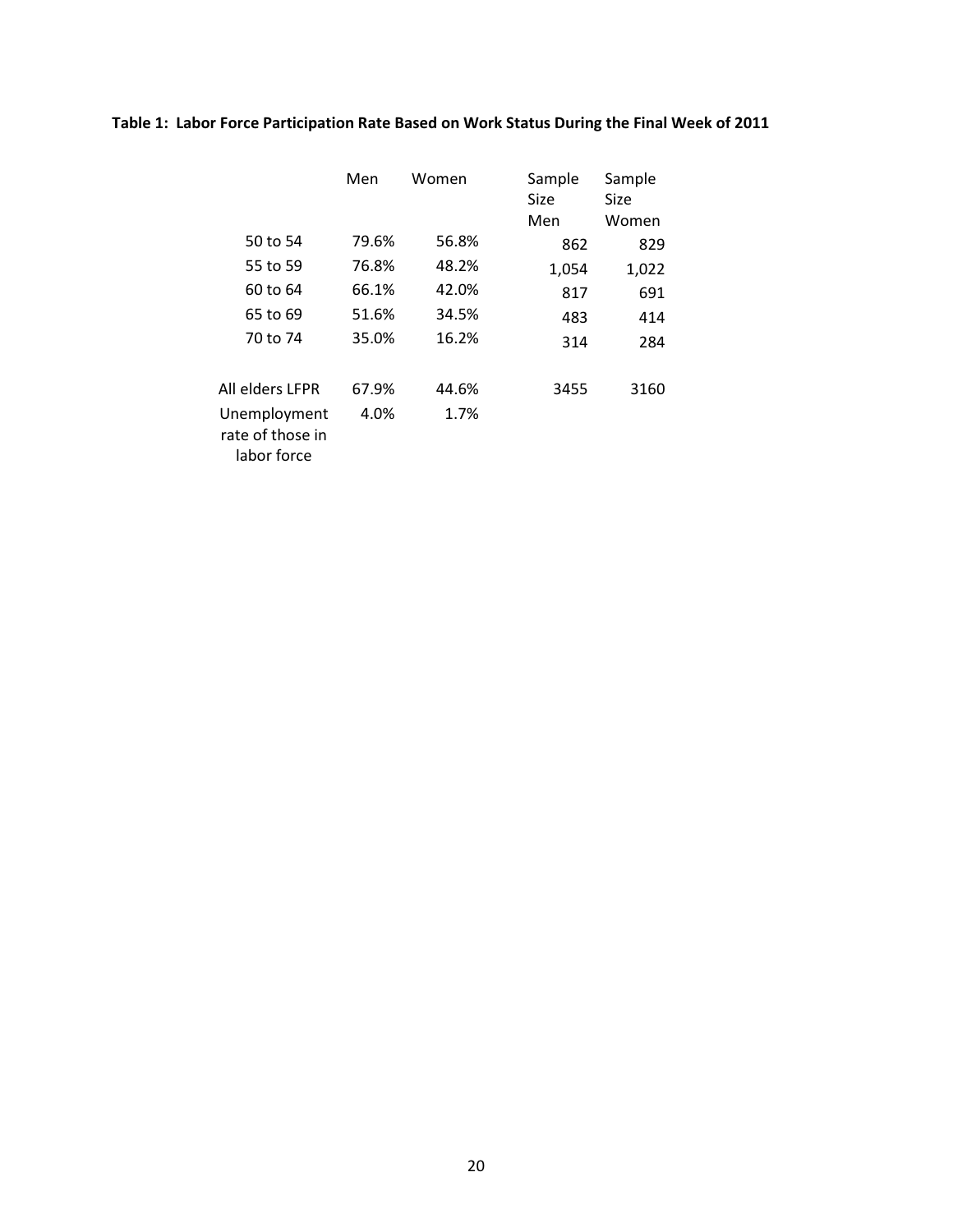# Table 2: Alternative Definitions of Employment

|               | <b>Men</b>                        |                            |                             | Women                             |                            |                                    |  |
|---------------|-----------------------------------|----------------------------|-----------------------------|-----------------------------------|----------------------------|------------------------------------|--|
|               | Work<br><b>Status</b><br>Employed | Daily<br>Hours<br>Employed | Annual<br>Hours<br>Employed | Work<br><b>Status</b><br>Employed | Daily<br>Hours<br>Employed | Annual<br><b>Hours</b><br>Employed |  |
| All<br>elders | 65.2%                             | 92.5%                      | 89.9%                       | 43.9%                             | 87.8%                      | 86.4%                              |  |
|               |                                   |                            |                             |                                   |                            |                                    |  |
| 50 to 54      | 76.5%                             | 96.0%                      | 93.9%                       | 55.7%                             | 95.2%                      | 94.0%                              |  |
| 55 to 59      | 73.9%                             | 96.2%                      | 93.9%                       | 48.0%                             | 92.4%                      | 92.1%                              |  |
| 60 to 64      | 63.2%                             | 92.9%                      | 89.6%                       | 41.4%                             | 86.5%                      | 83.1%                              |  |
| 65 to 69      | 49.9%                             | 87.8%                      | 84.0%                       | 33.3%                             | 78.3%                      | 72.1%                              |  |
| 70 to 74      | 34.1%                             | 68.5%                      | 68.1%                       | 15.5%                             | 48.6%                      | 52.5%                              |  |
|               |                                   |                            |                             |                                   |                            |                                    |  |
| Total         |                                   |                            |                             |                                   |                            |                                    |  |
| Sample        |                                   |                            |                             |                                   |                            |                                    |  |
| Size          | 3530                              | 2739                       | 3289                        | 3240                              | 2317                       | 2852                               |  |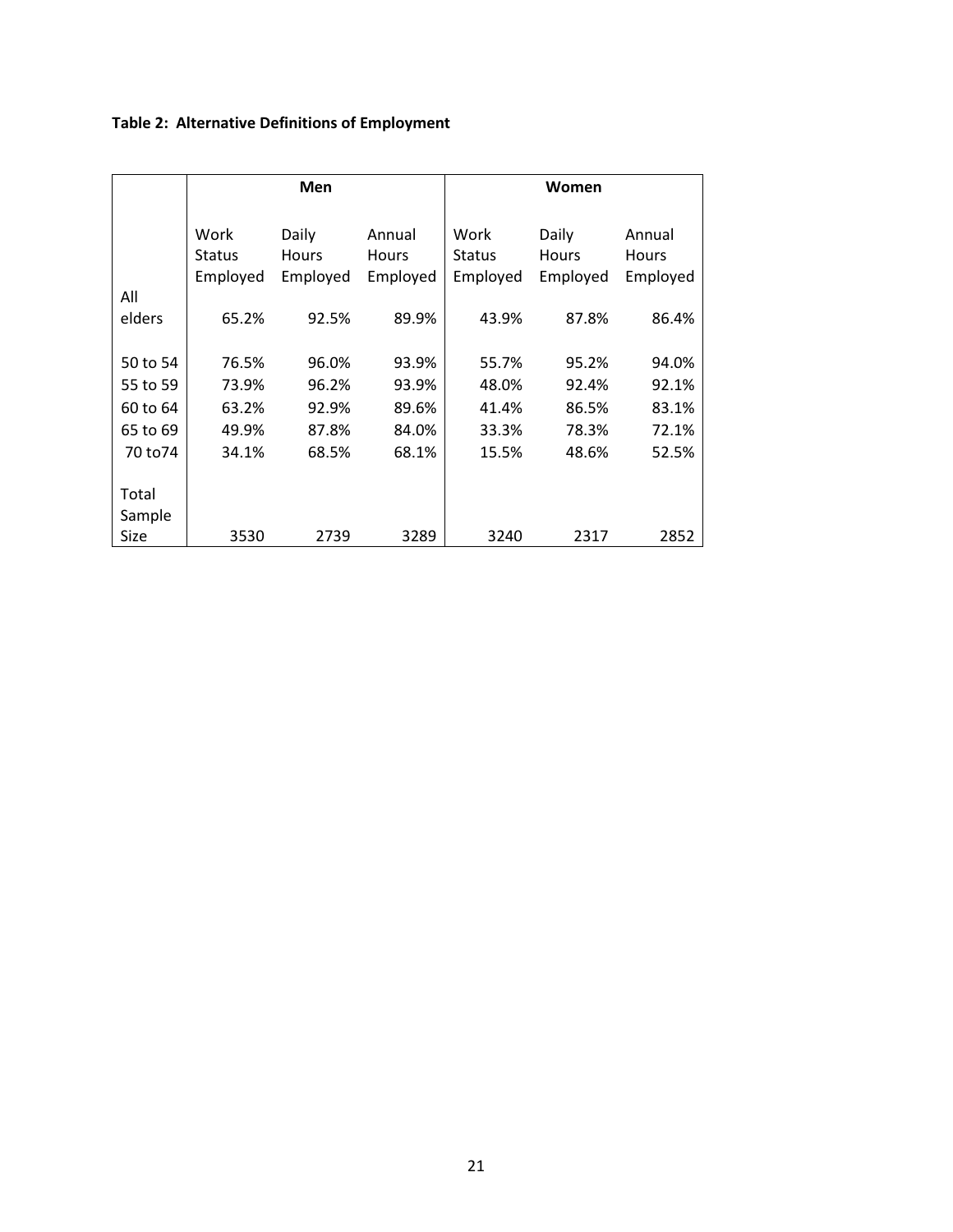|            | ັ      |       | Work   |       | Housework |       | $\cdot$ | ັ<br><b>Work Plus Housework</b> |        |       | <b>Work Plus</b><br>Housework |       |         |       |
|------------|--------|-------|--------|-------|-----------|-------|---------|---------------------------------|--------|-------|-------------------------------|-------|---------|-------|
|            |        | Men   | Women  |       |           | Men   |         | Women                           |        | Men   |                               | Women |         |       |
|            | Out of | -In   | Out of | In.   | Out of    | -In   | Out of  | In                              | Out of | In.   | Out of                        | - In  |         |       |
|            | Labor  | Labor | Labor  | Labor | Labor     | Labor | Labor   | Labor                           | Labor  | Labor | Labor                         | Labor |         | All   |
|            | Force  | Force | Force  | Force | Force     | Force | Force   | Force                           | Force  | Force | Force                         | Force | All Men | Women |
| All elders | 3.6    | 6.2   | 3.4    | 6.0   | 1.7       | 1.7   | 2.9     | 3.0                             | 4.7    | 7.5   | 6.0                           | 8.5   | 6.6     | 7.3   |
| 50 to 54   | 4.1    | 6.5   | 4.2    | 6.2   | 1.5       | 1.5   | 3.3     | 2.9                             | 5.0    | 7.6   | 6.8                           | 8.7   | 7.0     | 8.0   |
| 55 to 59   | 4.4    | 6.4   | 4.2    | 6.1   | 2.0       | 1.6   | 3.1     | 3.0                             | 5.8    | 7.6   | 6.9                           | 8.6   | 7.1     | 7.8   |
| 60 to 64   | 3.7    | 6.1   | 3.1    | 6.0   | 1.6       | 2.0   | 2.7     | 3.2                             | 5.1    | 7.4   | 5.7                           | 8.6   | 6.6     | 7.1   |
| 65 to 69   | 3.1    | 6.0   | 2.3    | 5.6   | 1.7       | 1.8   | 2.6     | 2.7                             | 4.1    | 7.4   | 4.5                           | 7.7   | 6.1     | 6.0   |
| 70 to 74   | 1.7    | 5.0   | 1.0    | 4.9   | 1.3       | 1.6   | 1.9     | 2.6                             | 2.1    | 6.8   | 2.7                           | 6.9   | 4.3     | 3.8   |

Table 3: Average Daily Hours Spent in "Work" and Housework in Rural China by Elders age 50-74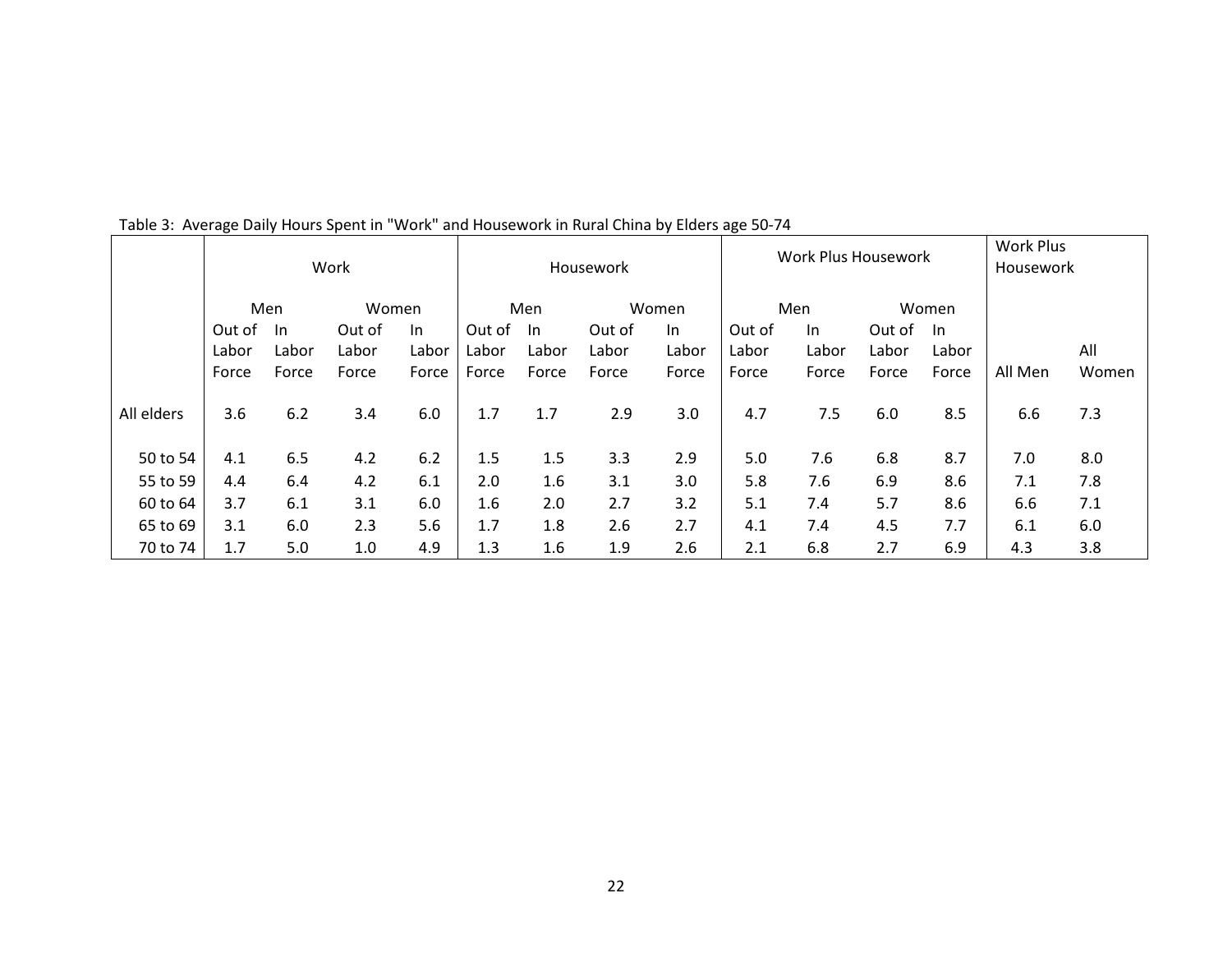# Table 4: Labor Force Participation Rates of Rural Elders, Age 50 to 74

|           | Men   | Women |
|-----------|-------|-------|
| Han       | 64.8% | 43.4% |
| Mongolian | 81.7% | 60.8% |
| Hui       | 50.2% | 15.0% |
| Tibetan   | 47.7% | 20.4% |
| Uygur     | 70.8% | 28.7% |
| Miao      | 75.5% | 58.3% |
| Zhuang    | 77.4% | 52.1% |
| Dong      | 71.1% | 51.0% |
| Yao       | 79.6% | 63.3% |
| Tujia     | 94.3% | 61.8% |
| Other     | 57.4% | 31.3% |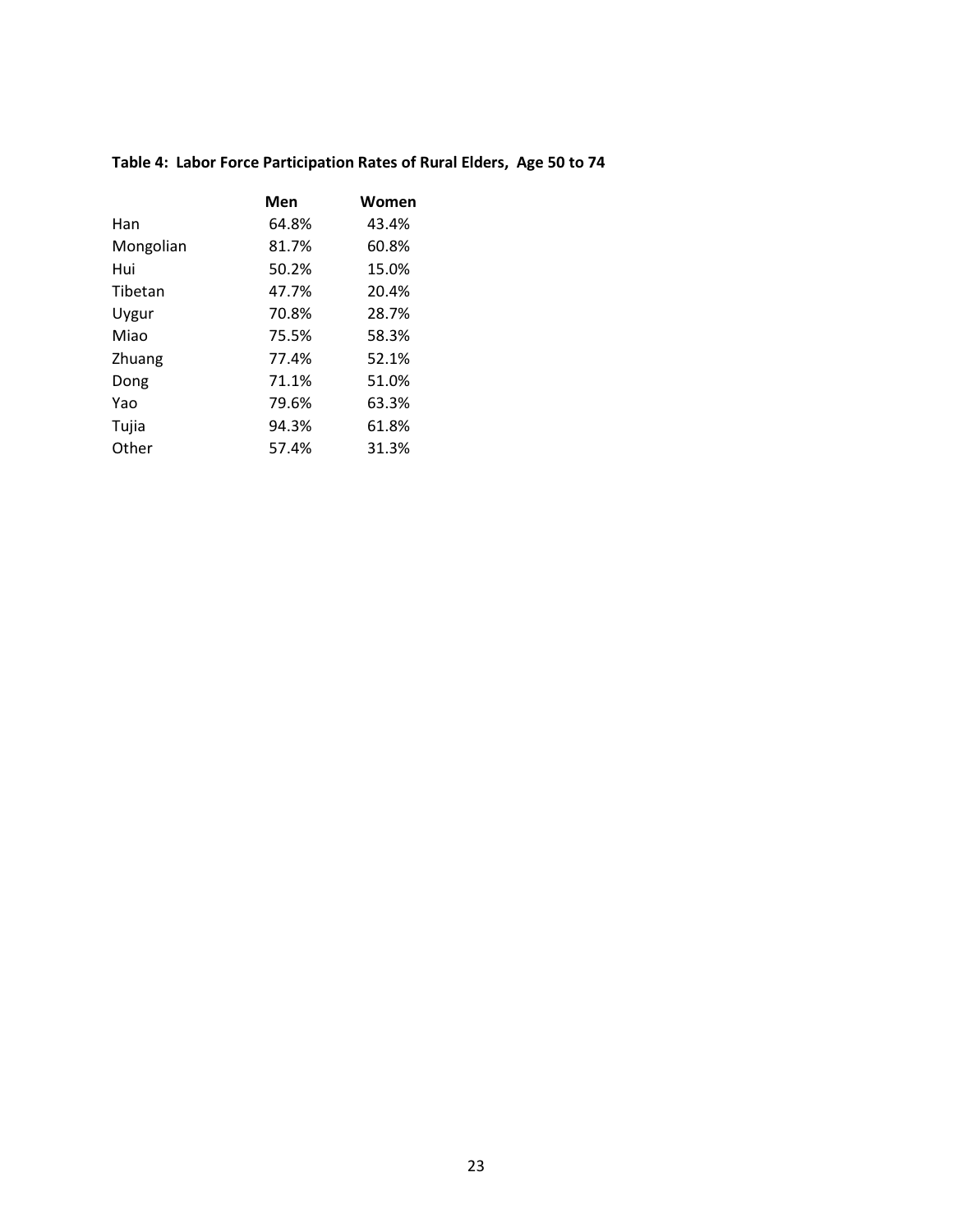|           |         | Men     |            |         | Women   |            |
|-----------|---------|---------|------------|---------|---------|------------|
|           | No      |         | Middle     | No      |         | Middle     |
|           | Primary | Primary | School and | Primary | Primary | School and |
|           | School  | School  | Above      | School  | School  | Above      |
| Han       | 12.8    | 39.2    | 48.0       | 37.7    | 42.3    | 20.0       |
| Mongolian | 2.9     | 28.6    | 68.6       | 13.7    | 45.2    | 41.1       |
| Hui       | 48.7    | 32.5    | 18.9       | 80.8    | 17.8    | 1.4        |
| Tibetan   | 31.7    | 55.8    | 12.5       | 69.6    | 29.4    | 1.1        |
| Uygur     | 12.4    | 60.3    | 27.3       | 17.1    | 67.7    | 15.3       |
| Miao      | 12.9    | 49.3    | 37.8       | 49.0    | 43.0    | 8.0        |
| Zhuang    | 4.9     | 33.2    | 61.9       | 27.1    | 44.6    | 28.2       |
| Dong      | 10.9    | 41.4    | 47.7       | 37.8    | 46.1    | 16.1       |
| Yao       | 8.2     | 53.1    | 38.8       | 32.6    | 50.5    | 16.8       |
| Tujia     | 2.3     | 50.0    | 47.7       | 25.3    | 62.1    | 12.6       |
| Other     | 22.8    | 39.4    | 37.8       | 60.5    | 29.5    | 10.1       |

# Table 5: Educational Attainment of Elders by Gender and Ethnicity (%)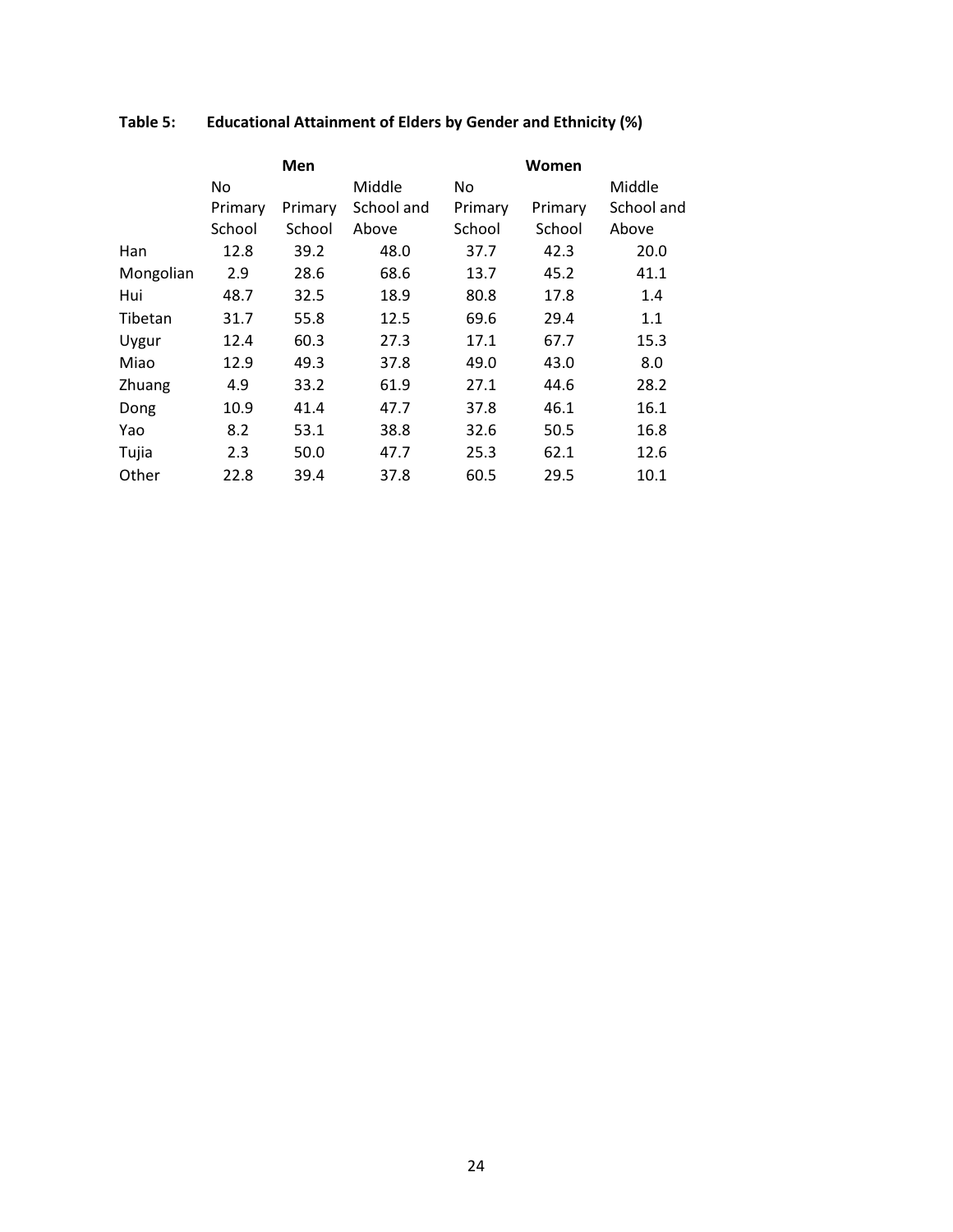# Table 6: Various Characteristics of Rural Elders (Age 50-74) by Ethnicity

|           | Average share<br>of elder<br>households<br>with an out-<br>migrant | Average share<br>of elders who<br>live with an<br>adult child | Average<br>share of<br>employment<br>off-farm of<br>prime-age<br>population,<br>by county | Average Age | Average<br>share of<br>elders<br>reporting<br>disabled | Elders<br>Sample<br>Size |
|-----------|--------------------------------------------------------------------|---------------------------------------------------------------|-------------------------------------------------------------------------------------------|-------------|--------------------------------------------------------|--------------------------|
| Han       | 41.4%                                                              | 53.4%                                                         | 19.1%                                                                                     | 58.8        | 3.2%                                                   | 2,769                    |
| Mongolian | 34.5%                                                              | 62.9%                                                         | 14.1%                                                                                     | 56.7        | 2.1%                                                   | 145                      |
| Hui       | 47.6%                                                              | 63.4%                                                         | 20.4%                                                                                     | 59.9        | 4.3%                                                   | 443                      |
| Tibetan   | 27.3%                                                              | 88.7%                                                         | 22.3%                                                                                     | 60.3        | 4.4%                                                   | 205                      |
| Uygur     | 16.2%                                                              | 86.1%                                                         | 24.6%                                                                                     | 59.8        | 3.9%                                                   | 383                      |
| Miao      | 59.3%                                                              | 63.1%                                                         | 21.8%                                                                                     | 60.9        | 2.1%                                                   | 947                      |
| Zhuang    | 49.9%                                                              | 70.0%                                                         | 11.8%                                                                                     | 58.9        | 1.8%                                                   | 567                      |
| Dong      | 55.4%                                                              | 62.6%                                                         | 27.1%                                                                                     | 60.3        | 1.9%                                                   | 527                      |
| Yao       | 61.3%                                                              | 66.0%                                                         | 25.9%                                                                                     | 59.1        | 0.9%                                                   | 217                      |
| Tujia     | 52.5%                                                              | 58.1%                                                         | 17.7%                                                                                     | 60.6        | 0.6%                                                   | 177                      |
| Other     | 64.6%                                                              | 60.0%                                                         | 16.5%                                                                                     | 59.5        | 2.3%                                                   | 260                      |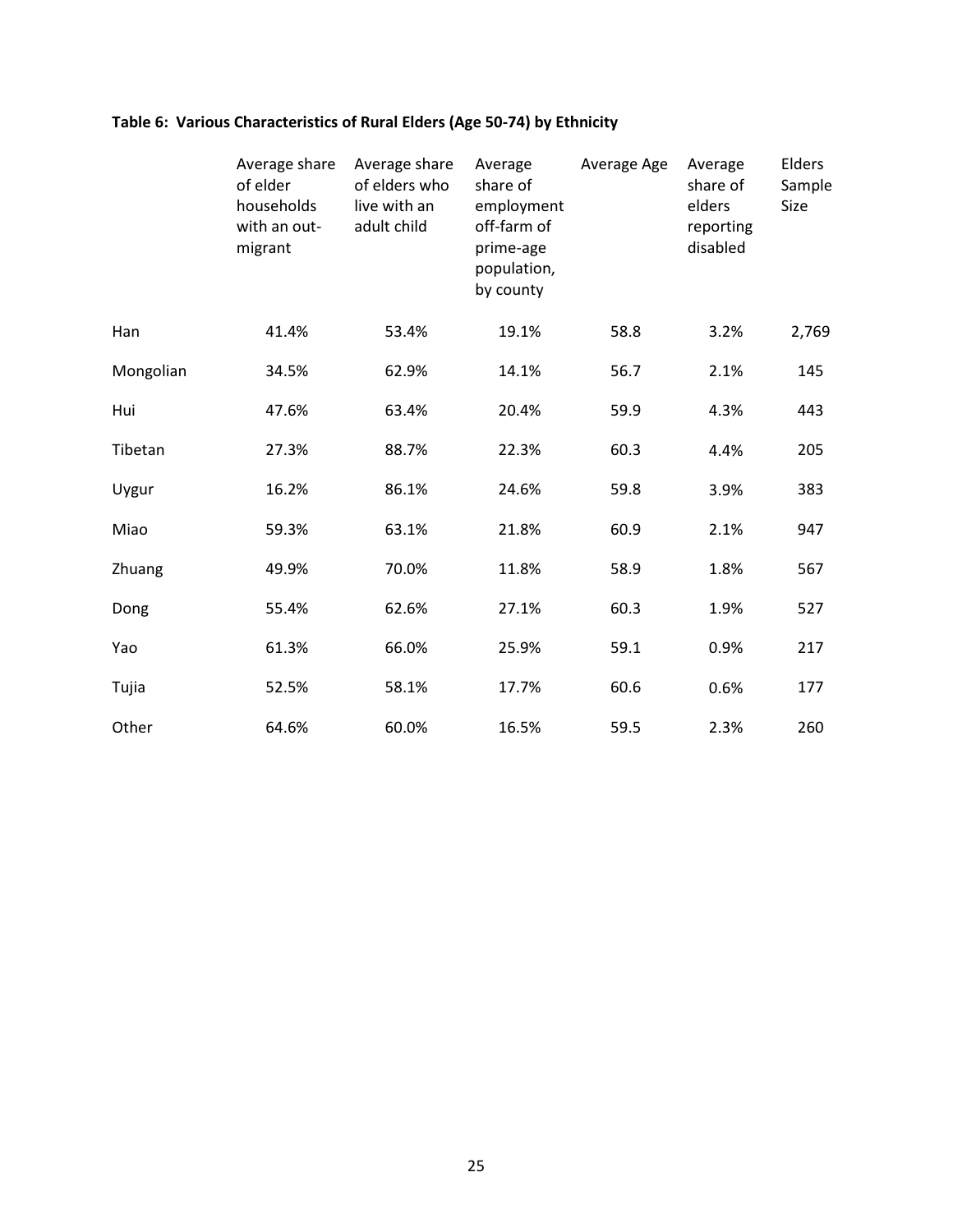|           | Women     |        | Men       |        |
|-----------|-----------|--------|-----------|--------|
| Mongolian | 0.1728    | $**$   | 0.1218    | $\ast$ |
| Hui       | $-0.1991$ | ***    | $-0.0797$ |        |
| Tibetan   | $-0.1265$ | $**$   | $-0.0652$ |        |
| Uygur     | $-0.0628$ |        | 0.1544    | ***    |
| Miao      | 0.2024    | ***    | 0.1512    | ***    |
| Zhuang    | 0.1159    | $\ast$ | 0.1203    | $**$   |
| Dong      | 0.1146    | $**$   | 0.0811    | $***$  |
| Yao       | 0.2263    | ***    | 0.1457    | $\ast$ |
| Tujia     | 0.2687    | ***    | 0.3001    | ***    |
| Other     | $-0.0763$ |        | $-0.0806$ |        |

Table 7: Marginal Effects (Unconditional) of Minority Group Membership on Labor Force Participation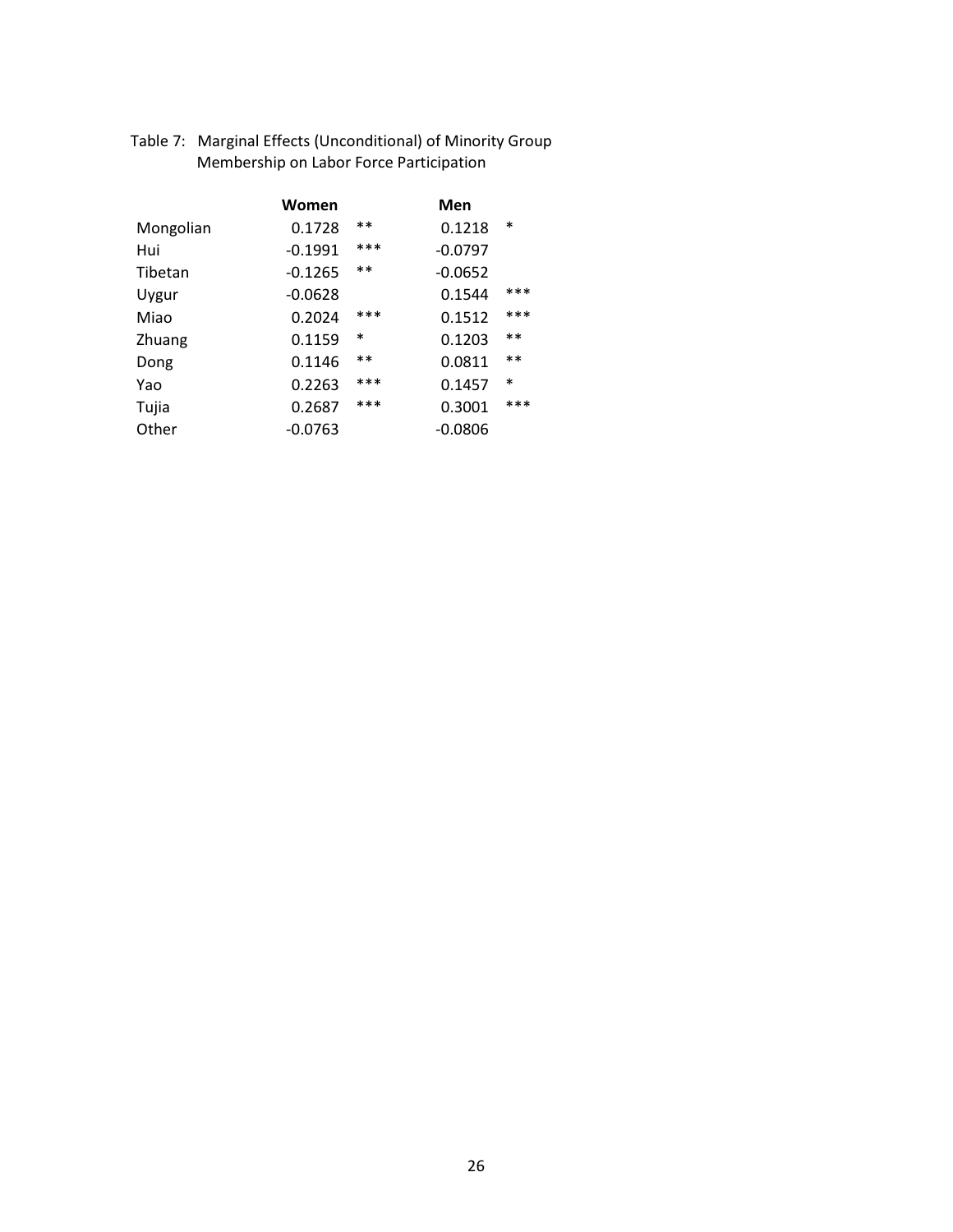|                          | (1)         | (2)      | (3)         |     | (4)      |
|--------------------------|-------------|----------|-------------|-----|----------|
|                          |             | Women    |             | Men |          |
|                          | Marginal    | Mean     | Marginal    |     | Mean     |
|                          | effect      |          | effect      |     |          |
|                          | (robust z   |          | (robust z   |     |          |
|                          | statistic)  |          | statistic)  |     |          |
| Coreside with adult      | $-0.250*$   | 0.631    | 0.083       |     | 0.602    |
| child                    | (1.70)      |          | (0.56)      |     |          |
| Coresiding residual      | 0.189       | $-0.001$ | $-0.092$    |     | $-0.003$ |
|                          | (1.24)      |          | (0.62)      |     |          |
| Widow or widower         | $-0.100*$   | 0.147    | $-0.157***$ |     | 0.100    |
|                          | (1.90)      |          | (3.59)      |     |          |
| Household includes       | $-0.001$    | 0.437    | 0.029       |     | 0.454    |
| outmigrant               | (0.04)      |          | (0.90)      |     |          |
| % of prime age villagers | 0.077       | 0.199    | 0.174       |     | 0.202    |
| employed off farm        | (0.55)      |          | (1.62)      |     |          |
| Number of migrants       | 0.006       | 4.877    | 0.008       |     | 4.884    |
| From village             | (1.40)      |          | (1.41)      |     |          |
| (hundreds)               |             |          |             |     |          |
| Did not attend primary   | $-0.087***$ | 0.412    | $-0.103***$ |     | 0.148    |
| school                   | (3.01)      |          | (3.40)      |     |          |
| Attended middle school   | $0.104***$  | 0.164    | $0.051**$   |     | 0.425    |
| or beyond                | (2.92)      |          | (2.26)      |     |          |
| Elder receives pension   | 0.040       | 0.253    | $-0.020$    |     | 0.270    |
|                          | (1.11)      |          | (0.64)      |     |          |
| Food expenditure per     | $-0.023*$   | 2.119    | 0.021       |     | 2.145    |
| capita                   | (1.66)      |          | (1.56)      |     |          |
| (thousands of yuan)      |             |          |             |     |          |
| House value              | $0.001***$  | 49.768   | $0.001**$   |     | 49.909   |
| (thousands of yuan)      | (3.11)      |          | (2.13)      |     |          |
| Average village income   | $-0.013$    | 4.260    | $-0.016**$  |     | 4.243    |
| (thousands of yuan)      | (1.54)      |          | (2.23)      |     |          |
| Aged 55 to 59            | $-0.074*$   | 0.315    | $-0.030$    |     | 0.285    |
|                          | (1.91)      |          | (1.07)      |     |          |
| Aged 60 to 64            | $-0.099**$  | 0.215    | $-0.044$    |     | 0.241    |
|                          | (2.07)      |          | (1.03)      |     |          |
| Aged 65 to 69            | $-0.156***$ | 0.131    | $-0.224***$ |     | 0.142    |
|                          | (3.71)      |          | (4.43)      |     |          |
| Aged 70 to 74            | $-0.309***$ | 0.087    | $-0.462***$ |     | 0.091    |
|                          | (6.27)      |          | (9.11)      |     |          |
| Disabled                 | $-0.120*$   | 0.033    | $-0.384***$ |     | 0.023    |
|                          | (1.70)      |          | (4.94)      |     |          |
| Difficulty with daily    | $-0.115**$  | 0.053    | $-0.044$    |     | 0.042    |
| tasks                    | (2.26)      |          | (0.87)      |     |          |
|                          |             |          |             |     |          |

Appendix Table A-1: Determinants of Labor Force Participation of Rural Elders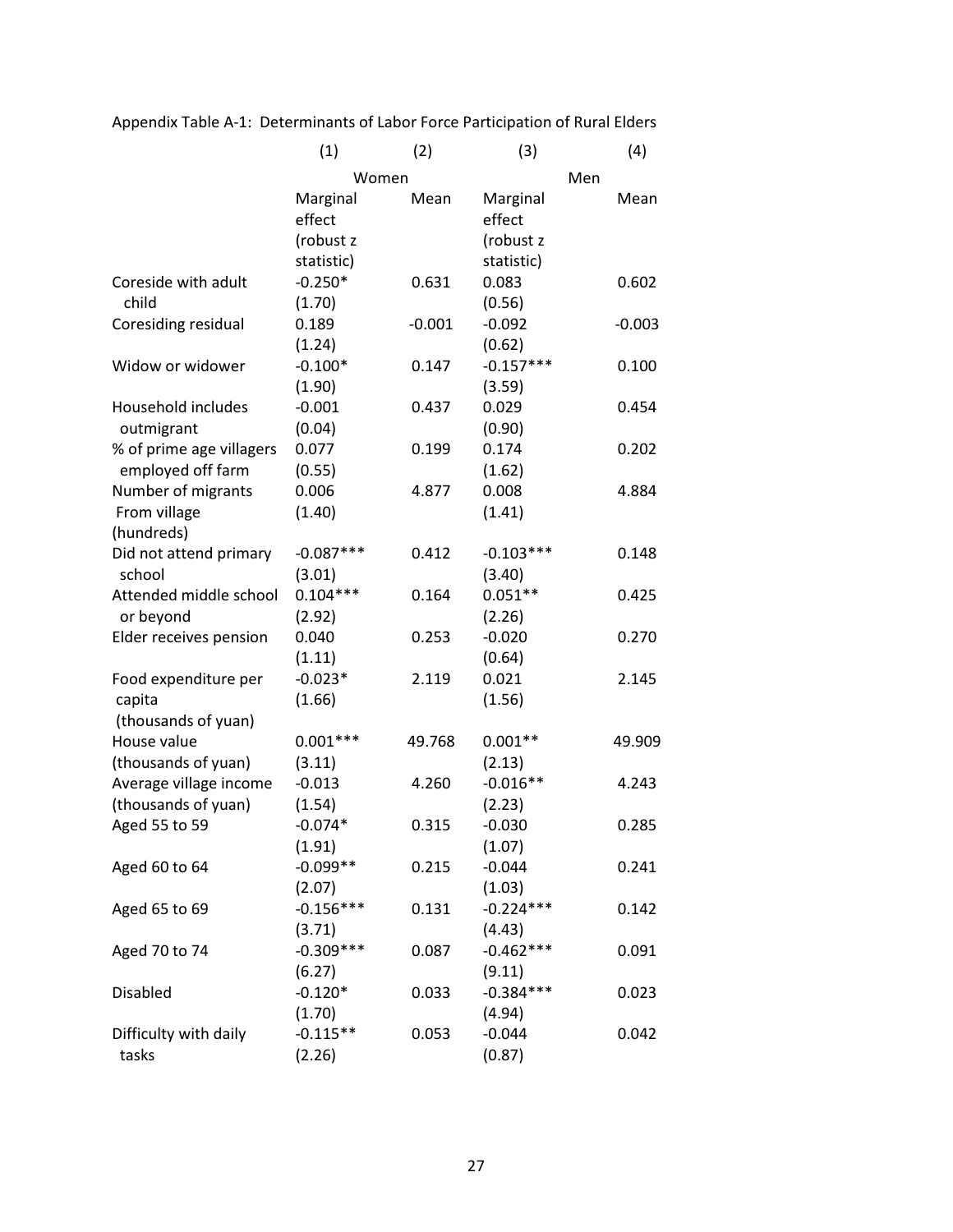| Mongolian            | $0.220**$  | 0.024 | $0.223***$ | 0.022 |
|----------------------|------------|-------|------------|-------|
|                      | (2.18)     |       | (3.33)     |       |
| Hui                  | $-0.140*$  | 0.068 | $-0.040$   | 0.067 |
|                      | (1.94)     |       | (0.61)     |       |
| Tibetan              | $-0.024$   | 0.030 | 0.010      | 0.031 |
|                      | (0.26)     |       | (0.14)     |       |
| Uygur                | $-0.076$   | 0.052 | $0.208***$ | 0.059 |
|                      | (0.86)     |       | (4.83)     |       |
| Miao                 | $0.246***$ | 0.146 | $0.212***$ | 0.147 |
|                      | (3.94)     |       | (4.89)     |       |
| Zhuang               | $0.135*$   | 0.087 | $0.131**$  | 0.078 |
|                      | (1.67)     |       | (2.29)     |       |
| Dong                 | 0.116      | 0.084 | $0.135***$ | 0.082 |
|                      | (1.50)     |       | (2.86)     |       |
| Yao                  | 0.174      | 0.030 | $0.167*$   | 0.030 |
|                      | (1.36)     |       | (1.81)     |       |
| Tujia                | $0.227**$  | 0.027 | $0.268***$ | 0.026 |
|                      | (2.03)     |       | (3.56)     |       |
| Other minority       | $-0.173**$ | 0.041 | $-0.109$   | 0.037 |
|                      | (2.12)     |       | (1.15)     |       |
| Mongolian * 55 to 59 | 0.130      | 0.008 |            |       |
|                      | (0.82)     |       |            |       |
| Hui * 55 to 59       | $-0.243**$ | 0.020 |            |       |
|                      | (2.30)     |       |            |       |
| Tibetan* 55 to 59    | $-0.151$   | 0.007 |            |       |
|                      | (1.19)     |       |            |       |
| Uygur* 55 to 59      | 0.099      | 0.017 |            |       |
|                      | (0.93)     |       |            |       |
| Miao* 55 to 59       | $-0.005$   | 0.043 |            |       |
|                      | (0.07)     |       |            |       |
| Zhuang* 55 to 59     | $-0.056$   | 0.030 |            |       |
|                      | (0.59)     |       |            |       |
| Dong * 55 to 59      | 0.053      | 0.026 |            |       |
|                      | (0.56)     |       |            |       |
| Yao* 55 to 59        | 0.282      | 0.007 |            |       |
|                      | (1.42)     |       |            |       |
| Tujia* 55 to 59      | $0.374***$ | 0.005 |            |       |
|                      | (2.69)     |       |            |       |
| Other minority       | 0.005      | 0.018 |            |       |
| * 55 to 59           | (0.04)     |       |            |       |
| Mongolian * 60 to 64 | $-0.255$   | 0.003 | $-0.373**$ | 0.004 |
|                      | (1.40)     |       | (2.19)     |       |
| Hui* 60 to 64        | $-0.106$   | 0.016 | $-0.158*$  | 0.014 |
|                      | (0.94)     |       | (1.69)     |       |
| Tibetan* 60 to 64    | $-0.321*$  | 0.007 | $-0.198*$  | 0.007 |
|                      | (1.85)     |       | (1.83)     |       |
| Uygur* 60 to 64      | $-0.136$   | 0.013 | $-0.169*$  | 0.017 |
|                      |            |       |            |       |